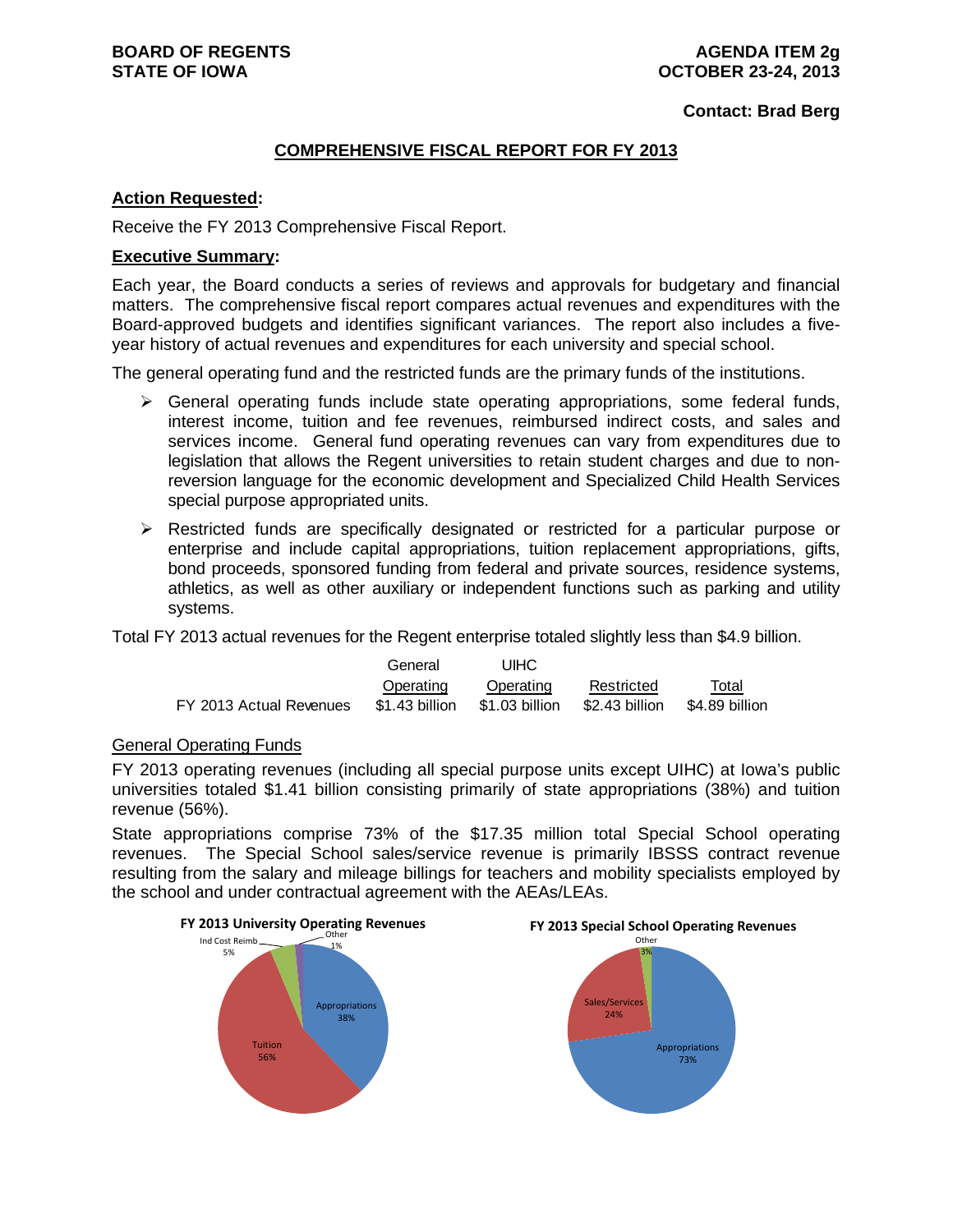The Board approved the FY 2013 special school budgets in June 2012 and the original university budgets in August 2012. Revised FY 2013 operating budgets were later approved for SUI and ISU to reflect updated revenue and expense projections. Details of the budget revisions are provided in the attachments.

The following table compares the final FY 2013 budget (excluding UIHC) as approved by the Board to actual revenues and expenditures. General operating fund revenues totaled \$1.43 billion and were 99.1% of the budget. Budget-to-actual comparisons for each of Iowa's public universities and special schools are contained in the attachments. Note: The comparison for the UIHC units is provided in Attachment A beginning on page 6.

|                                  | <b>General Operating Fund - All Institutions</b> |                                        |    |               |    |                          |                         |  |  |  |  |  |  |
|----------------------------------|--------------------------------------------------|----------------------------------------|----|---------------|----|--------------------------|-------------------------|--|--|--|--|--|--|
|                                  |                                                  | FY 2013 (excludes UIHC units)          |    |               |    |                          |                         |  |  |  |  |  |  |
|                                  |                                                  | <b>Board Approved</b><br><b>Budget</b> |    | Actual        |    | Variance<br>Over/(Under) | $%$ of<br><b>Budget</b> |  |  |  |  |  |  |
| <b>REVENUES</b>                  |                                                  |                                        |    |               |    |                          |                         |  |  |  |  |  |  |
| <b>APPROPRIATIONS</b>            |                                                  |                                        |    |               |    |                          |                         |  |  |  |  |  |  |
| General                          | \$                                               | 549,036,739                            | \$ | 549,036,739   | \$ |                          | 100.0%                  |  |  |  |  |  |  |
| Other                            |                                                  | 82,049                                 |    | 82,049        |    |                          | 100.0%                  |  |  |  |  |  |  |
| <b>RESOURCES</b>                 |                                                  |                                        |    |               |    |                          |                         |  |  |  |  |  |  |
| <b>Federal Support</b>           |                                                  | 14,086,000                             |    | 14,118,495    |    | 32,495                   | 100.2%                  |  |  |  |  |  |  |
| <b>Interest</b>                  |                                                  | 3,811,928                              |    | 3,165,900     |    | (646, 028)               | 83.1%                   |  |  |  |  |  |  |
| <b>Tuition and Fees</b>          |                                                  | 790,878,029                            |    | 785,554,665   |    | (5,323,364)              | 99.3%                   |  |  |  |  |  |  |
| <b>Reimbursed Indirect Costs</b> |                                                  | 68,347,279                             |    | 66,972,371    |    | (1,374,908)              | 98.0%                   |  |  |  |  |  |  |
| Sales and Services               |                                                  | 7,464,711                              |    | 7,548,418     |    | 83,707                   | 101.1%                  |  |  |  |  |  |  |
| Other Income                     |                                                  | 7,964,916                              |    | 1,692,544     |    | (6, 272, 372)            | 21.2%                   |  |  |  |  |  |  |
| TOTAL REVENUES                   | \$                                               | 1,441,671,651                          | \$ | 1,428,171,181 | \$ | (13,500,470)             | 99.1%                   |  |  |  |  |  |  |
| <b>EXPENDITURES</b>              |                                                  |                                        |    |               |    |                          |                         |  |  |  |  |  |  |
| <b>Salaries</b>                  | \$                                               | 987,679,187                            | \$ | 987,446,413   | \$ | (232, 774)               | 100.0%                  |  |  |  |  |  |  |
| Prof. /Scientific Supplies       |                                                  | 126,932,168                            |    | 106,217,787   |    | (20, 714, 381)           | 83.7%                   |  |  |  |  |  |  |
| <b>Library Acquisitions</b>      |                                                  | 29,687,235                             |    | 30,891,174    |    | 1,203,939                | 104.1%                  |  |  |  |  |  |  |
| Rentals                          |                                                  | 6,918,946                              |    | 7,407,737     |    | 488,791                  | 107.1%                  |  |  |  |  |  |  |
| <b>Utilities</b>                 |                                                  | 69,744,855                             |    | 67,884,700    |    | (1,860,155)              | 97.3%                   |  |  |  |  |  |  |
| <b>Building Repairs</b>          |                                                  | 40,598,266                             |    | 50,646,577    |    | 10,048,311               | 124.8%                  |  |  |  |  |  |  |
| Auditor of State                 |                                                  | 1,478,400                              |    | 1,389,067     |    | (89, 333)                | 94.0%                   |  |  |  |  |  |  |
| Equipment                        |                                                  | 7,825,780                              |    | 8,074,838     |    | 249,058                  | 103.2%                  |  |  |  |  |  |  |
| Aid to Individuals               |                                                  | 170,806,814                            |    | 175,417,842   |    | 4,611,028                | 102.7%                  |  |  |  |  |  |  |
| <b>TOTAL EXPENDITURES</b>        | \$                                               | 1,441,671,651                          | \$ | 1,435,376,135 | \$ | (6, 295, 516)            | 99.6%                   |  |  |  |  |  |  |

Actual tuition revenue was 0.7% less than budget and indirect cost reimbursements were 2% less than the budget; the latter being due primarily to the difficulty in projecting federal grant awards. The FY 2013 amended budget for SUI included approximately \$6.5 million of revenue earned and reported in prior years (advanced commitment funds) but budgeted for expenditure in FY 2013 for the Library Student Commons project. With the actual revenues being reported in the year received, an expected budget-to-actual variance occurs in "other income".

Reflective of the service nature of Iowa's public universities and special schools, salary-related expenses comprised 69% of the operating budgets and equaled the budget. Professional/Scientific supplies and services were under budget at all three universities and were redistributed to address needs in other areas such as building repairs, financial aid, and library acquisitions.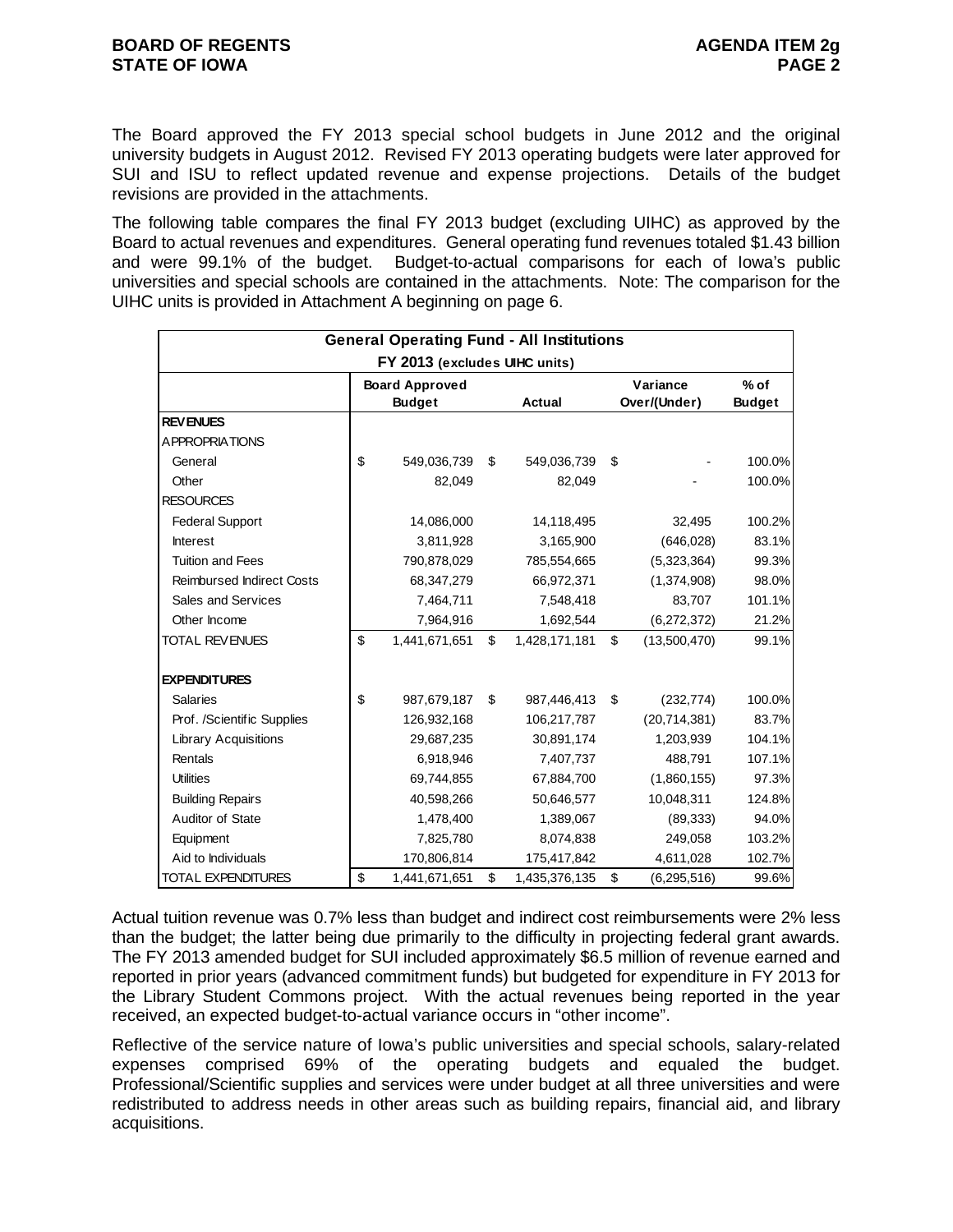#### **BOARD OF REGENTS AGENUS AGENDA ITEM 2g STATE OF IOWA** PAGE 3

The following table provides a five-year revenue and expense history of all operating units (excluding UIHC) for Iowa's public universities and special schools. The table reflects the dynamic changes in state appropriations, tuition revenue, and includes the infusion of the ARRA funds in FY 2010. These one-time funds were effectively used to bridge strategic budget decisions in FY 2010 to achieve permanent budget reductions that positively impacted future budget years, and to minimize the "funding cliff" realized in FY 2011. A five-year history specific to each of Iowa's public universities and special schools is contained in the attachments.

|                                  | <b>General Operating Fund - All Institutions</b><br>FY 2009 - FY 2013 (excludes UIHC Units) |               |     |               |    |               |    |                 |    |                 |  |  |
|----------------------------------|---------------------------------------------------------------------------------------------|---------------|-----|---------------|----|---------------|----|-----------------|----|-----------------|--|--|
|                                  |                                                                                             | FY 2009       |     | FY 2010       |    | FY 2011       |    | FY 2012         |    | FY 2013         |  |  |
| <b>REVENUES</b>                  |                                                                                             |               |     |               |    |               |    |                 |    |                 |  |  |
| <b>APPROPRIATIONS</b>            |                                                                                             |               |     |               |    |               |    |                 |    |                 |  |  |
| General                          | \$                                                                                          | 674,271,577   | \$  | 566,673,443   | \$ | 555,670,904   | \$ | 525,888,871     | \$ | 549,036,739     |  |  |
| Other                            |                                                                                             | 260,631       |     | 85,140        |    | 285,140       |    | 82,049          |    | 82,049          |  |  |
| <b>ARRA-State Stabilization</b>  |                                                                                             |               |     | 80,280,000    |    |               |    |                 |    |                 |  |  |
| <b>RESOURCES</b>                 |                                                                                             |               |     |               |    |               |    |                 |    |                 |  |  |
| <b>Federal Support</b>           |                                                                                             | 13,223,096    |     | 13,328,241    |    | 14,236,120    |    | 14,165,837      |    | 14,118,495      |  |  |
| <b>Interest</b>                  |                                                                                             | 1,815,403     |     | 3,053,527     |    | 2,583,391     |    | 2,514,957       |    | 3,165,900       |  |  |
| <b>Tuition and Fees</b>          |                                                                                             | 550,207,301   |     | 604,732,008   |    | 676,102,832   |    | 741,563,393     |    | 785,554,665     |  |  |
| <b>Reimbursed Indirect Costs</b> |                                                                                             | 64,515,247    |     | 72,052,568    |    | 74,679,294    |    | 70,167,952      |    | 66,972,371      |  |  |
| Sales and Services               |                                                                                             | 6,358,351     |     | 7,320,345     |    | 6,859,188     |    | 6,946,095       |    | 7,548,418       |  |  |
| Other Income                     |                                                                                             | 2,466,979     |     | 2,609,032     |    | 1,534,590     |    | 1,603,784       |    | 1,692,544       |  |  |
| <b>TOTAL REVENUES</b>            | \$                                                                                          | 1,313,118,585 | \$  | 1,350,134,304 | \$ | 1,331,951,459 |    | \$1,362,932,938 |    | \$1,428,171,181 |  |  |
| <b>EXPENDITURES</b>              |                                                                                             |               |     |               |    |               |    |                 |    |                 |  |  |
| <b>Salaries</b>                  | \$                                                                                          | 952,716,291   | \$  | 935,665,009   | \$ | 919,301,070   | \$ | 944,918,564     | \$ | 987,446,413     |  |  |
| Prof. /Scientific Supplies       |                                                                                             | 95,507,689    |     | 94,158,676    |    | 92,812,693    |    | 89,619,796      |    | 106,217,787     |  |  |
| <b>Library Acquisitions</b>      |                                                                                             | 28,646,126    |     | 25,661,535    |    | 30,016,230    |    | 29,320,034      |    | 30,891,174      |  |  |
| Rentals                          |                                                                                             | 5,223,791     |     | 8,339,711     |    | 5,824,736     |    | 6,480,022       |    | 7,407,737       |  |  |
| <b>Utilities</b>                 |                                                                                             | 59,791,145    |     | 62,881,492    |    | 65,029,266    |    | 67,409,051      |    | 67,884,700      |  |  |
| <b>Building Repairs</b>          |                                                                                             | 32,054,437    |     | 35,657,373    |    | 64,957,927    |    | 45,792,429      |    | 50,646,577      |  |  |
| Auditor of State                 |                                                                                             | 1,383,137     |     | 1,306,200     |    | 1,268,118     |    | 1,290,169       |    | 1,389,067       |  |  |
| Equipment                        |                                                                                             | 12,688,711    |     | 21,194,506    |    | 15,553,528    |    | 15,271,720      |    | 8,074,838       |  |  |
| Aid to Individuals               |                                                                                             | 121,876,786   |     | 133,618,753   |    | 150,450,391   |    | 166,174,791     |    | 175,417,842     |  |  |
| <b>TOTAL EXPENDITURES</b>        | \$                                                                                          | 1,309,888,113 | -\$ | 1,318,483,255 | \$ | 1,345,213,959 |    | \$1,366,276,576 | \$ | 1,435,376,135   |  |  |

#### **Restricted**

The athletic and residence system budgets are part of the restricted fund budgets. Information comparing athletic and residence system budget to actuals and five-year historical data for each university is provided in the attachments.

The revenues and expenditures of the other restricted funds are greatly affected by external forces. Capital appropriation revenues reflect the draw downs of funds from current and prior fiscal years while the budgets reflect the fiscal year state appropriations. Federal support, nonfederal gifts, grants, contracts, and indirect cost reimbursements are difficult to project due to the uncertainty, volatility, and timing of these awards. Other revenue is greatly affected by the timing and amounts of bond issues. Expenditures are also difficult to project and fluctuate greatly due to the timing of construction projects and other expenditures that directly correlate with revenue fluctuations. For these reasons, annual budget to actual comparison details for the restricted funds are not provided in this report but are available in the Board Office.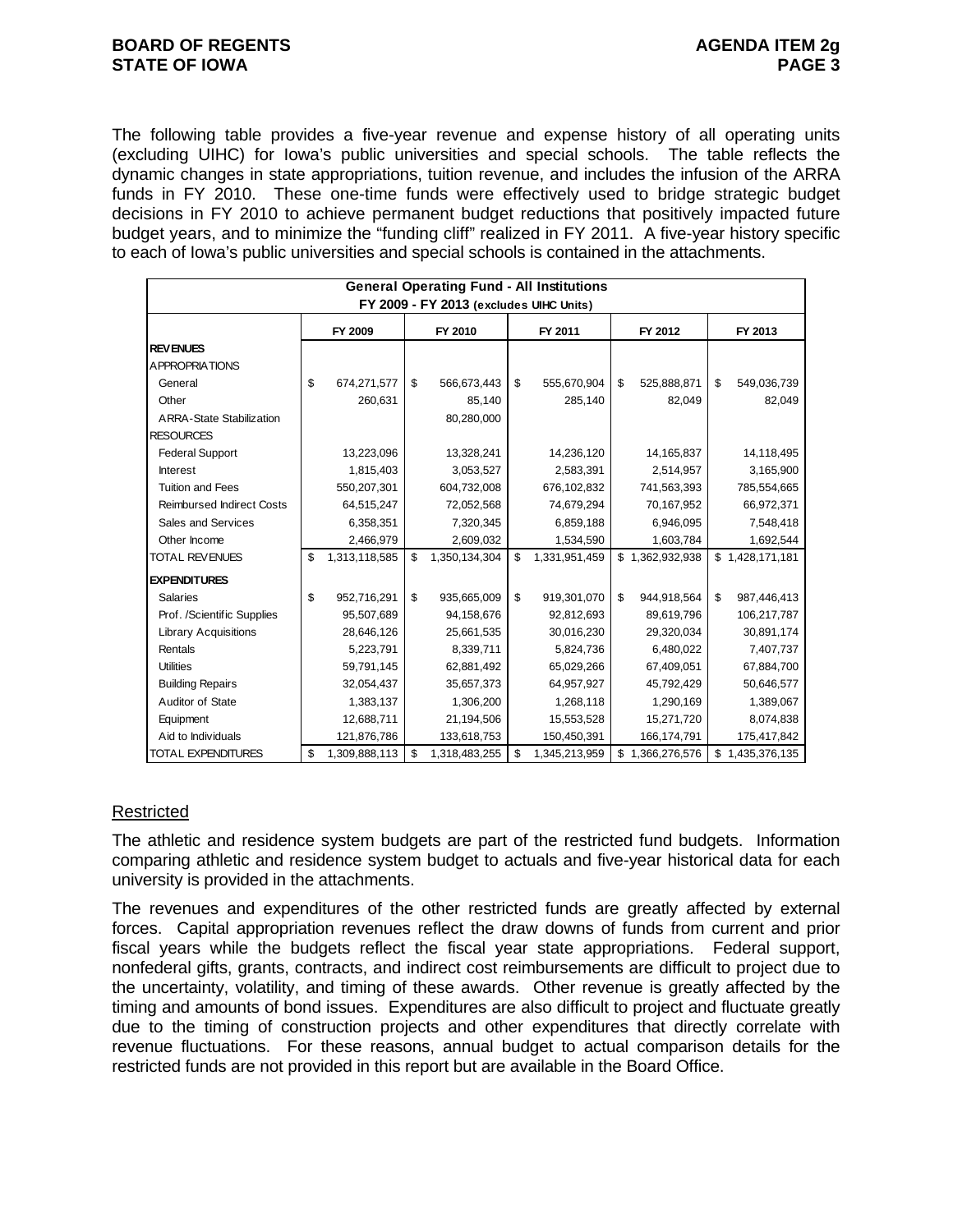#### **BOARD OF REGENTS AGENUS AGENDA ITEM 2g STATE OF IOWA ATTACHMENT A**

#### **University of Iowa**

The budget-to-actual comparison below contains the general university and special purpose appropriated units except for the four hospital units, which are reported in a subsequent table.

|                                  | University of Iowa - General Operating Fund |                   |                      |             |
|----------------------------------|---------------------------------------------|-------------------|----------------------|-------------|
|                                  | FY 2013 (excludes UIHC units)               |                   |                      |             |
|                                  | <b>Board Approved</b>                       |                   | Variance             | Actual as % |
|                                  | <b>Budget</b>                               | Actual            | Over/(Under)         | of Budget   |
| <b>REVENUES</b>                  |                                             |                   |                      |             |
| A PPROPRIATIONS                  |                                             |                   |                      |             |
| General                          | \$<br>227.944.592                           | \$<br>227,944,592 | \$                   | 100.0%      |
| <b>RESOURCES</b>                 |                                             |                   |                      |             |
| <b>Interest</b>                  | 2,185,928                                   | 1,875,974         | (309, 954)           | 85.8%       |
| <b>Tuition and Fees</b>          | 387,723,000                                 | 385,329,989       | (2,393,011)          | 99.4%       |
| <b>Reimbursed Indirect Costs</b> | 46,999,361                                  | 46,199,711        | (799, 650)           | 98.3%       |
| Sales and Services               | 2,744,944                                   | 2,602,517         | (142, 427)           | 94.8%       |
| Other Income                     | 6,625,000                                   | 40,655            | (6, 584, 345)        | 0.6%        |
| <b>TOTAL REVENUES</b>            | \$<br>674,222,825                           | \$<br>663,993,438 | \$<br>(10, 229, 387) | 98.5%       |
| <b>EXPENDITURES</b>              |                                             |                   |                      |             |
| <b>Salaries</b>                  | \$<br>453,397,440                           | \$<br>456,174,609 | \$<br>2,777,169      | 100.6%      |
| Prof. /Scientific Supplies       | 59,826,683                                  | 41,079,316        | (18,747,367)         | 68.7%       |
| <b>Library Acquisitions</b>      | 16,865,000                                  | 16,975,173        | 110,173              | 100.7%      |
| Rentals                          | 4,397,525                                   | 5,109,704         | 712,179              | 116.2%      |
| <b>Utilities</b>                 | 35,569,335                                  | 35,860,503        | 291,168              | 100.8%      |
| <b>Building Repairs</b>          | 19,758,000                                  | 28,617,655        | 8,859,655            | 144.8%      |
| Auditor of State                 | 605,000                                     | 596,945           | (8,055)              | 98.7%       |
| Equipment                        | 2,932,942                                   | 2,025,762         | (907, 180)           | 69.1%       |
| Aid to Individuals               | 80,870,900                                  | 84,119,291        | 3,248,391            | 104.0%      |
| TOTAL EXPENDITURES               | \$<br>674,222,825                           | \$<br>670,558,958 | \$<br>(3,663,867)    | 99.5%       |

Actual expenditures exceeded revenues in FY 2013 primarily due to the expenditure of advanced commitment revenues earned and reported in prior years. The Board approved revised operating budgets for SUI in June 2013. To submit a balanced budget, the amendment included \$6.5 million in advanced commitment funds budgeted as "other income". With the actual revenues reported in the year received, an expected budget-to-actual variance occurs in "other income". The funds were used for Library Student Commons project expenses as previously approved by the Board. The budget-to-actual comparisons are based on the revised budget.

Tuition revenues totaled \$385.3 million and were slightly less than budget. Indirect cost reimbursements were \$0.8 million or 1.7% under budget. A complicating factor in projecting indirect cost recoveries has been the application of substantial, one-time federal ARRA grant awards.

Salaries comprised 68% of all general operating fund expenditures and were 100.6% of the salary budget. Professional and Scientific Supplies/Services were under budget. Many University units redirected these resources toward other non-recurring expenses such as building repairs and student aid resulting in these expenditure lines exceeding the budget.

The University reallocated \$2.7 million from collegiate and vice presidential units and reinvested those funds to support student success initiatives and strategic priorities.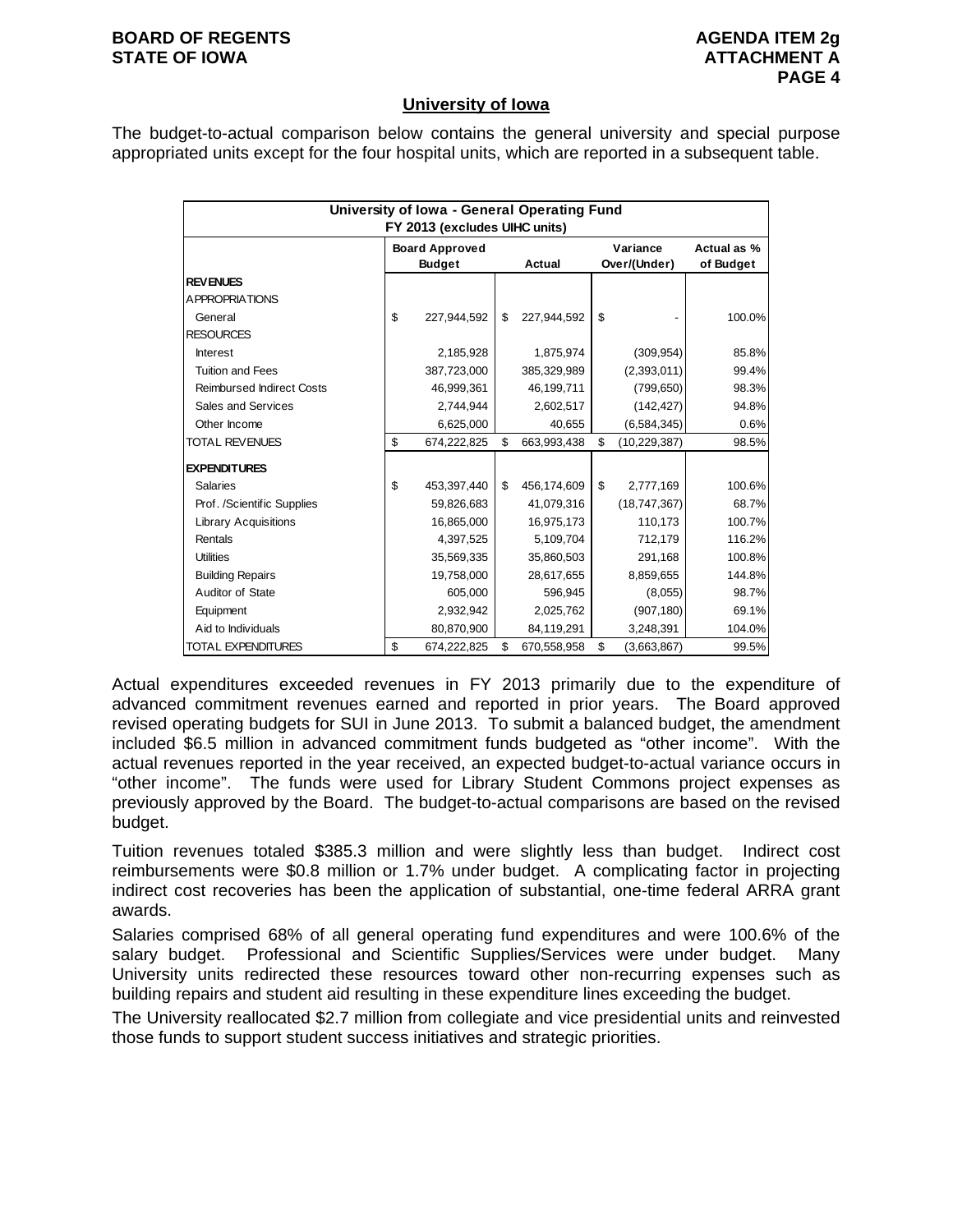#### **BOARD OF REGENTS BOARD OF REGENTS** STATE OF IOWA **ATTACHMENT A**

The following provides a consolidated five-year history of actual revenues and expenditures from the general university and special purpose units (does not include the four hospital units). State appropriations comprised 46.7% of University operating revenues in FY 2009, which have declined to 34.3% in FY 2013.

|                                  | University of Iowa - General Operating Fund<br>FY 2009 - FY 2013 |             |    |             |    |             |    |             |    |             |  |  |  |
|----------------------------------|------------------------------------------------------------------|-------------|----|-------------|----|-------------|----|-------------|----|-------------|--|--|--|
|                                  |                                                                  | FY 2009     |    | FY 2010     |    | FY 2011     |    | FY 2012     |    | FY 2013     |  |  |  |
| <b>University Approp. Units</b>  |                                                                  |             |    |             |    |             |    |             |    |             |  |  |  |
| <b>REVENUES</b>                  |                                                                  |             |    |             |    |             |    |             |    |             |  |  |  |
| <b>General Appropriations</b>    | \$                                                               | 281,480,361 | \$ | 236,681,950 | \$ | 231,586,438 | \$ | 219,619,463 | \$ | 227,944,592 |  |  |  |
| <b>ARRA State-Stabilization</b>  |                                                                  |             |    | 35,393,382  |    |             |    |             |    |             |  |  |  |
| <b>RESOURCES</b>                 |                                                                  |             |    |             |    |             |    |             |    |             |  |  |  |
| <b>Interest</b>                  |                                                                  | 61,936      |    | 2,167,711   |    | 1,722,877   |    | 1,636,760   |    | 1,875,974   |  |  |  |
| <b>Tuition and Fees</b>          |                                                                  | 272,263,415 |    | 299,505,345 |    | 335,272,910 |    | 366,397,221 |    | 385,329,989 |  |  |  |
| <b>Reimbursed Indirect Costs</b> |                                                                  | 45,363,862  |    | 50,872,224  |    | 51,844,960  |    | 47,973,649  |    | 46,199,711  |  |  |  |
| Sales and Services               |                                                                  | 3,167,187   |    | 3,051,924   |    | 2,336,210   |    | 2,514,087   |    | 2,602,517   |  |  |  |
| Other Income                     |                                                                  | 211,944     |    | 185,850     |    | 124,502     |    | 120,162     |    | 40,655      |  |  |  |
| <b>TOTAL REVENUES</b>            | \$                                                               | 602,548,705 | \$ | 627,858,386 | \$ | 622,887,897 | \$ | 638,261,342 | \$ | 663,993,438 |  |  |  |
| <b>EXPENDITURES</b>              |                                                                  |             |    |             |    |             |    |             |    |             |  |  |  |
| <b>Salaries</b>                  | \$                                                               | 441,562,693 | \$ | 438,587,243 | \$ | 423,332,774 | \$ | 439,903,989 | \$ | 456,174,609 |  |  |  |
| Prof. /Scientific Supplies       |                                                                  | 34,956,489  |    | 35,386,816  |    | 37,101,537  |    | 40,215,585  |    | 41,079,316  |  |  |  |
| <b>Library Acquisitions</b>      |                                                                  | 13,907,424  |    | 14,691,588  |    | 15,755,140  |    | 15,866,309  |    | 16,975,173  |  |  |  |
| Rentals                          |                                                                  | 2,553,763   |    | 5,919,827   |    | 3,360,269   |    | 4,212,760   |    | 5,109,704   |  |  |  |
| <b>Utilities</b>                 |                                                                  | 30,748,310  |    | 32,182,585  |    | 33,427,427  |    | 35,432,308  |    | 35,860,503  |  |  |  |
| <b>Building Repairs</b>          |                                                                  | 14,489,609  |    | 17,238,167  |    | 25,463,722  |    | 15,400,048  |    | 28,617,655  |  |  |  |
| Auditor of State                 |                                                                  | 540,014     |    | 586,677     |    | 549,820     |    | 565,595     |    | 596,945     |  |  |  |
| Equipment                        |                                                                  | 7,825,119   |    | 11,373,671  |    | 10,298,430  |    | 8,737,521   |    | 2,025,762   |  |  |  |
| Aid to Individuals               |                                                                  | 55,965,284  |    | 62,826,037  |    | 72,163,373  |    | 80,182,770  |    | 84,119,291  |  |  |  |
| <b>TOTAL EXPENDITURES</b>        | \$                                                               | 602,548,705 | \$ | 618,792,611 | \$ | 621,452,492 | \$ | 640,516,885 | \$ | 670,558,958 |  |  |  |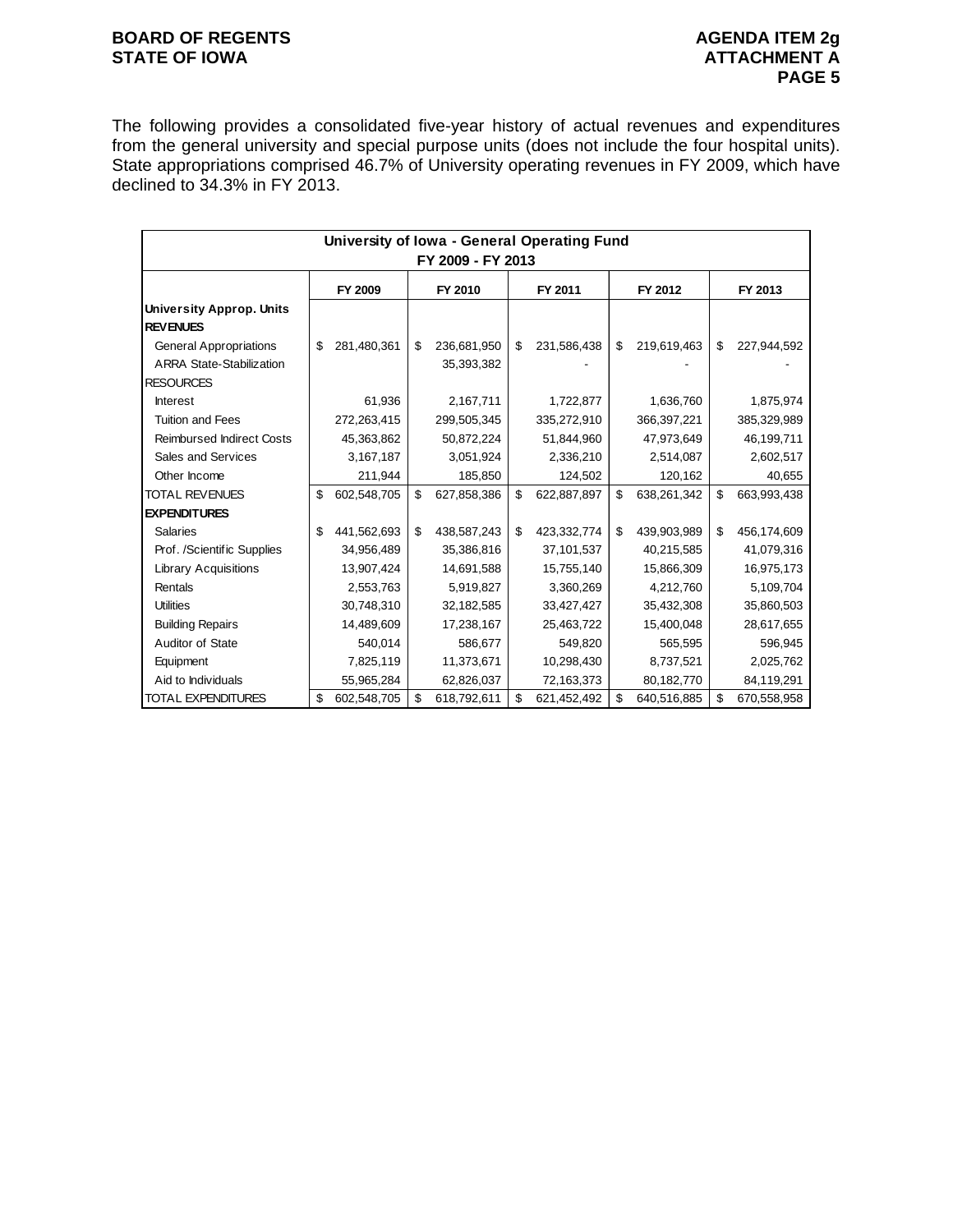#### **BOARD OF REGENTS AGENUS AGENDA ITEM 2g STATE OF IOWA ATTACHMENT A**

The table below contains the FY 2013 budget-to-actual consolidated comparison for UIHC, Psychiatric Hospital, Specialized Child Health Services, and the Center for Disabilities and Development. Actual revenues and expenditures for the Health Care Units were slightly (0.5%) under budget.

|                                  | University of Iowa - Health Care Units<br>FY 2013 |                   |                          |                          |
|----------------------------------|---------------------------------------------------|-------------------|--------------------------|--------------------------|
|                                  | <b>Board Approved</b><br><b>Budget</b>            | <b>Actual</b>     | Variance<br>Over/(Under) | Actual as %<br>of Budget |
| <b>REVENUES</b>                  |                                                   |                   |                          |                          |
| Appropriations                   | \$<br>73,598,173                                  | \$<br>82,323,249  | \$<br>8,725,076          | 111.9%                   |
| <b>Interest</b>                  | 10,953,815                                        | 17,176,886        | 6,223,071                | 156.8%                   |
| <b>Reimbursed Indirect Costs</b> | 5,020,015                                         | 5,430,143         | 410,128                  | 108.2%                   |
| Sales and Services               | 937,677,679                                       | 916,390,538       | (21, 287, 141)           | 97.7%                    |
| Other Income                     | 6,109,614                                         | 7,313,616         | 1,204,002                | 119.7%                   |
| <b>TOTAL REVENUES</b>            | \$<br>1,033,359,296                               | \$1,028,634,432   | \$<br>(4,724,864)        | 99.5%                    |
| <b>EXPENDITURES</b>              |                                                   |                   |                          |                          |
| <b>Salaries</b>                  | \$<br>668,307,236                                 | \$<br>660,304,318 | \$<br>(8,002,918)        | 98.8%                    |
| Prof. /Scientific Supplies       | 330,046,256                                       | 331,305,307       | 1,259,051                | 100.4%                   |
| Rentals                          | 4,222,295                                         | 5,141,650         | 919,355                  | 121.8%                   |
| <b>Utilities</b>                 | 29,372,370                                        | 29,624,767        | 252,397                  | 100.9%                   |
| <b>Building Repairs</b>          | 1,411,139                                         | 1,721,080         | 309,941                  | 122.0%                   |
| Auditor of State                 |                                                   | 73,620            | 73,620                   |                          |
| Aid to Individuals               |                                                   | 464,377           | 464,377                  |                          |
| <b>TOTAL EXPENDITURES</b>        | \$<br>1,033,359,296                               | \$1,028,635,119   | \$<br>(4, 724, 177)      | 99.5%                    |

Revenue Variances

- In addition to the \$73.6 million of appropriated funds authorized in FY 2013 to support the IowaCare program, the 2013 General Assembly appropriated supplemental funds for FY 2013 not included in the budget. The supplemental appropriation and a timing difference in the provision of patient services compared to the corresponding cash receipts resulted in a budget-to-actual variance of \$8.7 million in the IowaCare appropriations.
- Interest income was conservatively budgeted for FY 2013 and actual performance exceeded the estimate.
- UIHC experienced volume levels below budget expectations. Acute patient admissions, inpatient and outpatient surgical procedures, and emergency treatment center visits were under budget projections. These patient volumes are reflected in actual patient revenue running below the sales and services budget.
- The Hospital was awarded Meaningful Use funds of \$6,200,000 in FY 2013. The award was associated with incentives provided by Medicare/Medicaid for use of the electronic health record in the care of patients. These funds contributed to the budget variance in other income.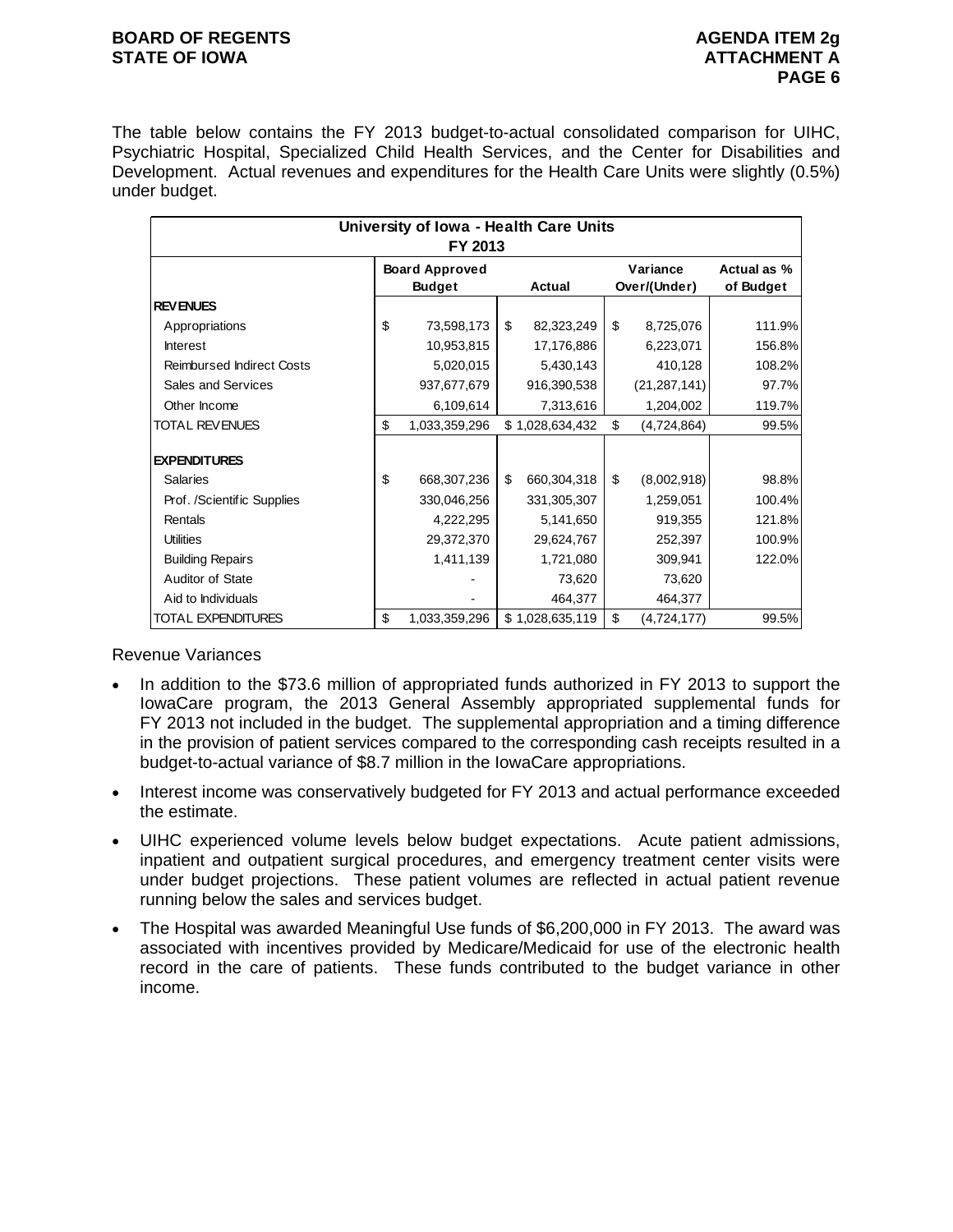Expense Variances

- The lower than budgeted patient volumes resulted in salaries being under budget. A concerted effort to monitor and manage labor costs was utilized to minimize the need for additional staffing costs while still providing safe and high quality patient care services. All new position requests as well as requests to re-fill vacant positions were reviewed by a multi-disciplinary Hiring Board.
- A slight increase over budget occurred in the use of patient care related medical supplies and purchased services. Increased use of medical implants, robotic surgery, and other patient care supplies contributed to the variance over budget.

The following provides a consolidated five-year history of actual revenues and expenditures from the four hospital units. Beginning in FY 2013, the University performed a review of health care unit revenue and expense reporting which resulted in the segregation of interest income and some expense lines.

|                                  | University of Iowa - Health Care Units |             |    |             |    |             |    |             |    |                 |  |  |  |
|----------------------------------|----------------------------------------|-------------|----|-------------|----|-------------|----|-------------|----|-----------------|--|--|--|
|                                  | FY 2009 - FY 2013                      |             |    |             |    |             |    |             |    |                 |  |  |  |
|                                  |                                        | FY 2009     |    | FY 2010     |    | FY 2011     |    | FY 2012     |    | FY 2013         |  |  |  |
| <b>REVENUES</b>                  |                                        |             |    |             |    |             |    |             |    |                 |  |  |  |
| Appropriations                   | \$                                     | 66,763,498  | \$ | 59,852,785  | \$ | 79,159,331  | \$ | 70,993,368  | \$ | 82,323,249      |  |  |  |
| <b>Federal Support</b>           |                                        | 905,363     |    | 712,900     |    | 1,774,990   |    | 3,148,841   |    |                 |  |  |  |
| Interest*                        |                                        |             |    |             |    |             |    |             |    | 17,176,886      |  |  |  |
| <b>Reimbursed Indirect Costs</b> |                                        | 4,976,423   |    | 5,301,879   |    | 5,453,806   |    | 5,077,189   |    | 5,430,143       |  |  |  |
| Sales and Services               |                                        | 793,364,878 |    | 763,845,872 |    | 813,404,161 |    | 891,360,602 |    | 916,390,538     |  |  |  |
| Other Income                     |                                        | 1,198,442   |    | 764,759     |    | 2,019,494   |    | 11,883,189  |    | 7,313,616       |  |  |  |
| <b>TOTAL REVENUES</b>            | \$                                     | 867,208,604 | \$ | 830,478,195 | \$ | 901,811,782 | \$ | 982,463,189 |    | \$1,028,634,432 |  |  |  |
| <b>EXPENDITURES</b>              |                                        |             |    |             |    |             |    |             |    |                 |  |  |  |
| <b>Salaries</b>                  | \$                                     | 567,287,610 | \$ | 546,527,163 | \$ | 572,396,446 | \$ | 627,352,532 | \$ | 660,304,318     |  |  |  |
| Prof. /Scientific Supplies       |                                        | 268,533,335 |    | 253,798,794 |    | 297,593,749 |    | 322,135,680 |    | 331,305,307     |  |  |  |
| Rentals                          |                                        | 6,102,577   |    | 5,493,726   |    | 6,352,795   |    | 4,260,948   |    | 5,141,650       |  |  |  |
| <b>Utilities</b>                 |                                        | 24,202,456  |    | 24,767,378  |    | 25,805,003  |    | 28,512,198  |    | 29,624,767      |  |  |  |
| <b>Building Repairs</b>          |                                        |             |    |             |    |             |    |             |    | 1,721,080       |  |  |  |
| Auditor of State                 |                                        |             |    |             |    |             |    |             |    | 73,620          |  |  |  |
| Equipment                        |                                        |             |    | 8,124       |    | 24,480      |    |             |    |                 |  |  |  |
| Aid to Individuals               |                                        |             |    |             |    |             |    |             |    | 464,377         |  |  |  |
| TOTAL EXPENDITURES               | \$                                     | 866,125,978 | \$ | 830,595,185 | \$ | 902,172,473 | \$ | 982,261,358 |    | \$1,028,635,119 |  |  |  |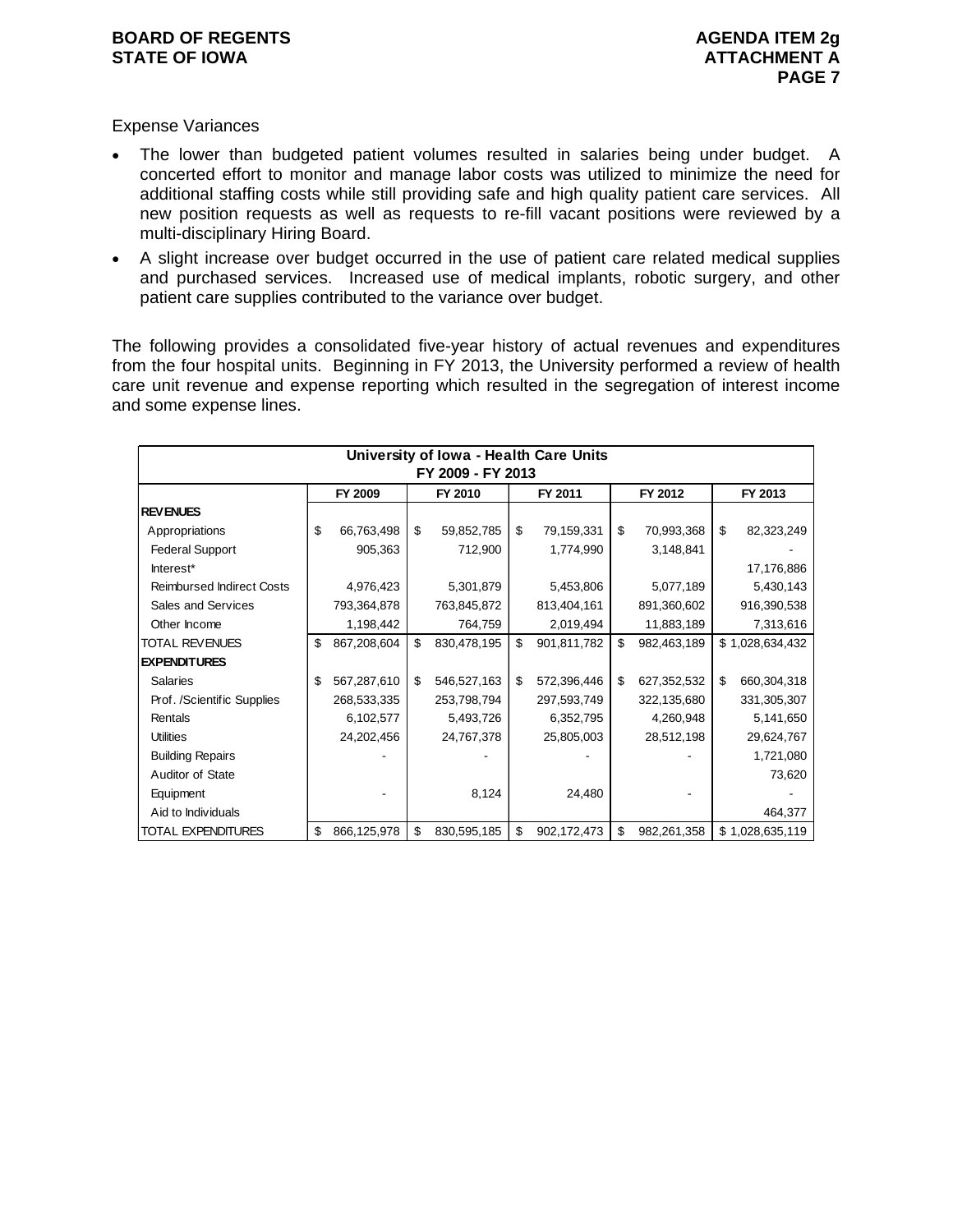## **BOARD OF REGENTS AGENUAL STATE OF IOWA**<br> **BOARD OF IOWA**<br> **BOARD OF IOWA**<br> **ATTACHMENT A**

#### **UNIVERSITY OF IOWA ATHLETICS**

|                                            | FY 2013 Budget   | FY 2013 Actuals  | Variance        |
|--------------------------------------------|------------------|------------------|-----------------|
| <b>INCOME:</b>                             |                  |                  |                 |
| <b>Men's Sports</b>                        |                  |                  |                 |
| Football                                   | \$22,863,371     | \$<br>23,367,667 | \$<br>504,296   |
| <b>Basketball</b>                          | 2,870,421        | 3,298,603        | 428,182         |
| Wrestling                                  | 475,000          | 597,054          | 122,054         |
| All Other                                  | 12,000           | 17,536           | 5,536           |
| <b>Total Men's Sports</b>                  | \$<br>26,220,792 | \$<br>27,280,860 | \$1,060,068     |
| <b>Women's Sports</b>                      |                  |                  |                 |
| <b>Basketball</b>                          | \$<br>185,000    | \$<br>213,432    | \$<br>28,432    |
| Volleyball                                 | 13,000           | 16,869           | 3,869           |
| All Other                                  | 13,000           | 16,618           | 3,618           |
| <b>Total Women's Sports</b>                | \$<br>211,000    | \$<br>246,919    | \$<br>35,919    |
| <b>Other Income</b>                        |                  |                  |                 |
| <b>Facility Debt Service/Student Fees</b>  | \$<br>650,000    | \$<br>678,842    | \$<br>28,842    |
| Learfield Multi Media Contract Income      | 5,557,000        | 5,408,883        | (148, 117)      |
| <b>Athletic Conference</b>                 | 25,107,000       | 24,792,990       | (314,010)       |
| <b>Interest</b>                            | 500,000          | 605,932          | 105,932         |
| <b>Foundation Support</b>                  | 8,838,779        | 5,813,775        | (3,025,004)     |
| <b>Foundation Premium Seat Revenue</b>     | 7,850,000        | 8,097,495        | 247,495         |
| Novelties--Bookstore                       | 3,000,000        | 3,392,540        | 392,540         |
| General Income                             | 2,686,200        | 3,058,567        | 372,367         |
| <b>Total Other Income</b>                  | \$<br>54,188,979 | \$<br>51,849,024 | \$ (2,339,955)  |
| <b>TOTAL INCOME</b>                        | \$<br>80,620,771 | \$<br>79,376,803 | \$ (1,243,968)  |
| <b>EXPENSES:</b>                           |                  |                  |                 |
| <b>Men's Sports</b>                        |                  |                  |                 |
| Football                                   | \$18,095,891     | \$<br>18,762,838 | \$<br>666,947   |
| <b>Basketball</b>                          | 5,114,506        | 5,073,257        | (41, 249)       |
| Wrestling                                  | 1,292,938        | 1,212,311        | (80, 627)       |
| <b>Other Sports</b>                        | 4,324,011        | 4,286,965        | (37,046)        |
| <b>Total Men's Sports</b>                  | \$28,827,346     | \$<br>29,335,371 | \$<br>508,025   |
| <b>Women's Sports</b>                      |                  |                  |                 |
| <b>Basketball</b>                          | \$3,319,629      | \$<br>3,362,048  | \$<br>42,419    |
| Volleyball                                 | 1,187,516        | 1,203,359        | 15,843          |
| <b>Other Sports</b>                        | 8,324,227        | 8,218,989        | (105, 238)      |
| <b>Total Women's Sports</b>                | \$<br>12,831,372 | \$<br>12,784,396 | \$<br>(46, 976) |
| <b>Other Expenses</b>                      |                  |                  |                 |
| <b>Training Services</b>                   | \$1,655,047      | \$<br>1,637,428  | \$<br>(17, 619) |
| Sports Information                         | 670,086          | 665,872          | (4,214)         |
| Admin. & General Expenses                  | 9,983,579        | 10,608,561       | 624,982         |
| <b>Facility Debt Service</b>               | 14,593,071       | 11,815,171       | (2,777,900)     |
| Transfer for New Facility Costs & Reserves | 1,000,000        | 1,000,000        |                 |
| Academic & Counseling                      | 1,695,600        | 1,578,571        | (117, 029)      |
| <b>Buildings &amp; Grounds</b>             | 9,364,670        | 9,951,433        | 586,763         |
| <b>Total Other Expenses</b>                | \$<br>38,962,053 | \$<br>37,257,036 | \$(1,705,017)   |
| <b>TOTAL EXPENSE</b>                       | \$<br>80,620,771 | \$<br>79,376,803 | \$ (1,243,968)  |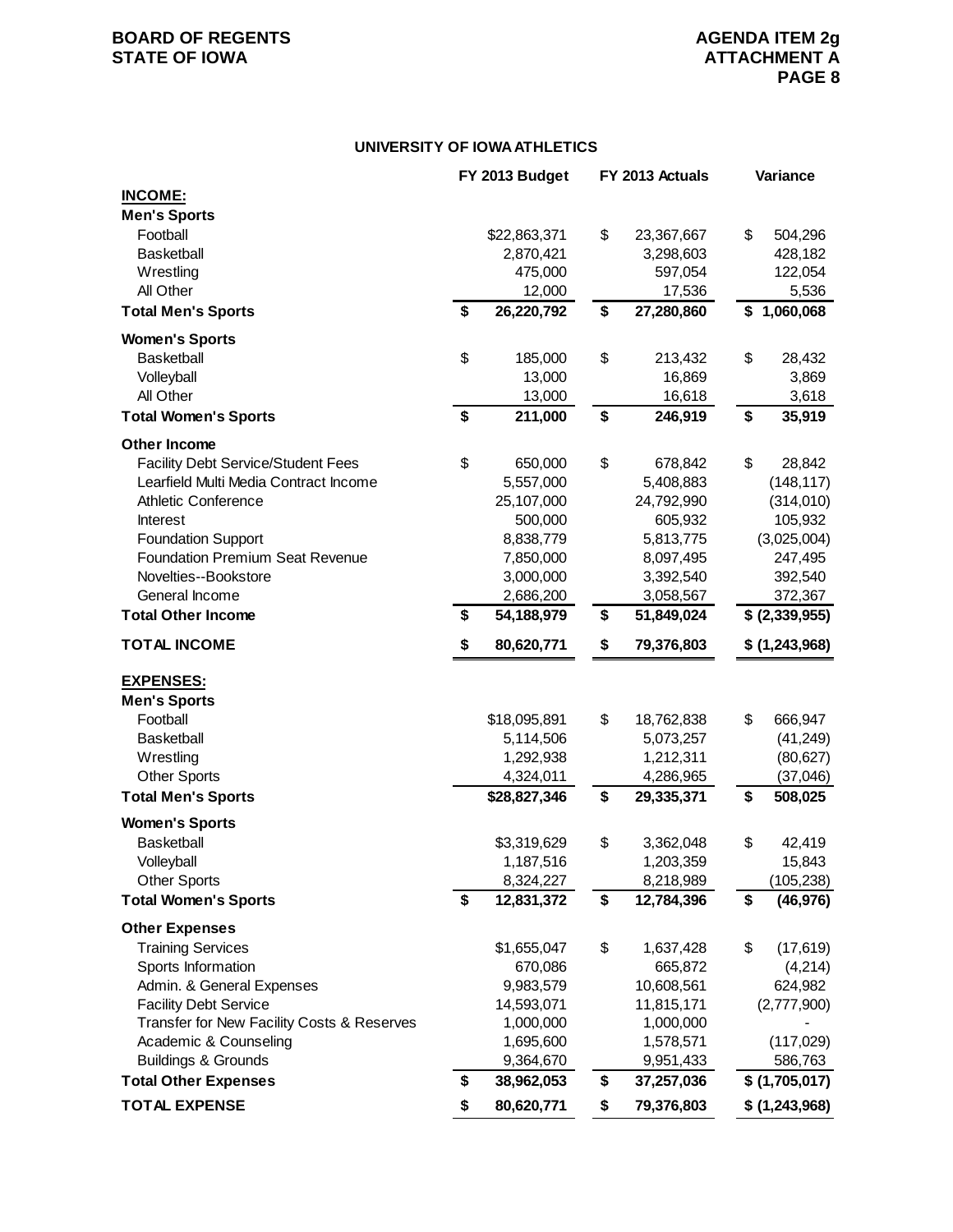The following describes the budget-to-actual revenue and expense variances for SUI Athletics as shown on the previous page.

Revenue Variances

- Football and men's basketball revenue was above budget due to additional revenue from home game ticket sales and higher parking revenue.
- Foundation support allocable to the annual debt service for the new football facilities was originally budgeted for FY 2013 but did not actually begin until FY 2014.
- Licensing revenue was greater than projected due to increased novelty and apparel sales. Concession sales (general income) also exceeded expectations.

Expense Variances

- Football expenses were higher than budgeted due to a greater nonresident/resident mix of scholarship athletes and coaching changes that resulted in salary overlap for a period of time.
- Administrative expenses were above budget because of postseason travel cost increases, unexpected IT equipment costs, additional interview and relocation expenses, and higher salary expenses.
- Annual debt service for the new football facilities were budgeted for FY 2013 but did not begin until FY 2014, resulting in actual FY 2013 facility debt service being less than budgeted.
- Building and Grounds expenses were higher than projected due to higher utilities, maintenance, and custodial costs associated with Carver Hawkeye Arena, Kinnick Stadium, and the Football Practice Facilities.

The following provides a 5-year history of actual revenues and expenditures for SUI Athletics. Athletics is fully self-supporting and receives no general university support.

|                            | <b>University of Iowa Athletics</b> |            |    |            |    |            |    |            |    |            |  |  |  |
|----------------------------|-------------------------------------|------------|----|------------|----|------------|----|------------|----|------------|--|--|--|
| FY 2009-FY 2013            |                                     |            |    |            |    |            |    |            |    |            |  |  |  |
|                            |                                     | FY 2009    |    | FY 2010    |    | FY 2011    |    | FY 2012    |    | FY 2013    |  |  |  |
| Revenues                   |                                     |            |    |            |    |            |    |            |    |            |  |  |  |
| Sports Income              | \$                                  | 22,291,981 | \$ | 22,362,821 | \$ | 23,696,710 | \$ | 25,064,659 | \$ | 27,527,779 |  |  |  |
| Alumni / Foundation /      |                                     |            |    |            |    |            |    |            |    |            |  |  |  |
| Corp Support / Sponsorship |                                     | 13,322,998 |    | 13,135,009 |    | 13,868,807 |    | 15,078,846 |    | 13,911,270 |  |  |  |
| Athletic Conference /      |                                     |            |    |            |    |            |    |            |    |            |  |  |  |
| <b>NCAA Support</b>        |                                     | 19,145,182 |    | 20,019,049 |    | 21,967,980 |    | 23,795,775 |    | 24,792,990 |  |  |  |
| <b>Student Fees</b>        |                                     | 525,941    |    | 525,707    |    | 564,680    |    | 543,574    |    | 678,842    |  |  |  |
| Other Income               |                                     | 10,051,456 |    | 10,739,480 |    | 11,481,810 |    | 12,322,266 |    | 12,465,922 |  |  |  |
| <b>Total Income</b>        | \$                                  | 65,337,558 | \$ | 66,782,066 | \$ | 71,579,987 | \$ | 76,805,120 | \$ | 79,376,803 |  |  |  |
| Expenses                   |                                     |            |    |            |    |            |    |            |    |            |  |  |  |
| Men's Sports               | \$                                  | 23,757,103 | \$ | 25,164,180 | \$ | 25,776,573 | \$ | 27,011,895 | \$ | 29,335,371 |  |  |  |
| Women's Sports             |                                     | 10,680,382 |    | 10,624,206 |    | 11,487,092 |    | 12,304,626 |    | 12,784,396 |  |  |  |
| Other Expenses             |                                     | 30,900,073 |    | 30,993,680 |    | 34,316,322 |    | 37,488,599 |    | 37,257,036 |  |  |  |
| <b>Total Expenses</b>      | \$                                  | 65,337,558 | \$ | 66,782,066 | \$ | 71,579,987 | \$ | 76,805,120 | \$ | 79,376,803 |  |  |  |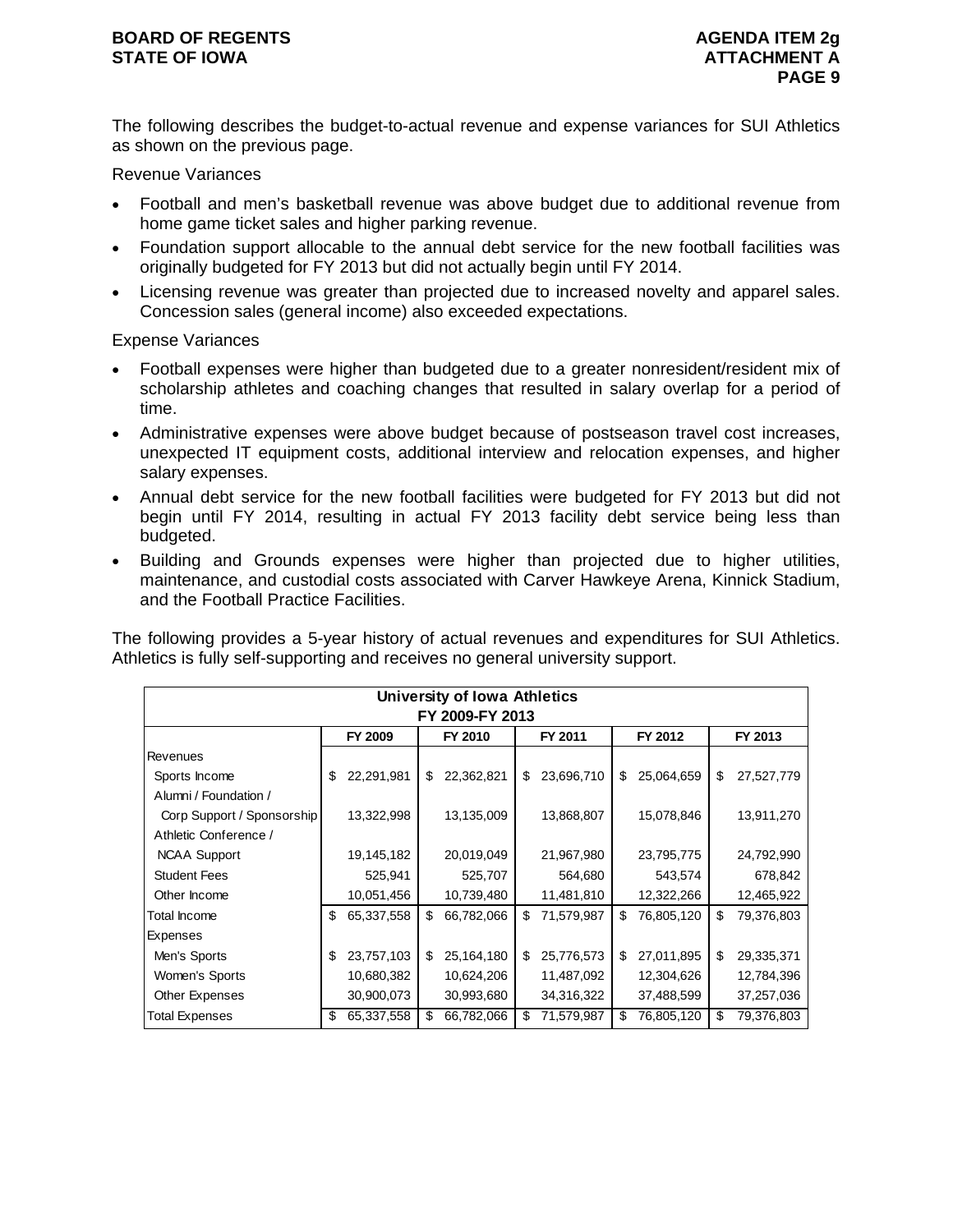#### **BOARD OF REGENTS AGENUS AGENDA ITEM 2g STATE OF IOWA ATTACHMENT A**

# **PAGE 10**

| University of Iowa Residence System - FY 2013 |               |              |                          |         |
|-----------------------------------------------|---------------|--------------|--------------------------|---------|
|                                               | <b>Budget</b> | Actual       | Variance<br>Over/(Under) | Percent |
| Revenues                                      | \$64,587,971  | \$65,973,805 | \$1,385,834              | 102.1%  |
| Expenditures                                  | 49,957,404    | 50,624,106   | \$666,702                | 101.3%  |
| Debt Service                                  | 6,454,382     | 5,369,285    | (\$1,085,097)            | 83.2%   |
| <b>Mandatory Transfers</b>                    | 600.000       | 600.000      |                          | 100.0%  |
| Net Revenues                                  | 7,576,185     | 9.380.414    | \$1.804.229              | 123.8%  |
| Net Revenues as % of Gross Revenue            | 11.7%         | 14.2%        |                          |         |

Revenues from the SUI Residence System were 102.1% of budget. Contract residence hall room and board revenues exceeded the budget since Fall 2012 occupancy exceeded the budget by 91 students. Non-contract food sales exceeded the budget and were slightly offset by lower summer room and board income.

Total expenditures were approximately \$0.67 million (1.3%) over budget. Salaries exceeded the budget due to additional positions and hours for the retail food service operations which became part of the Residence System. Utility expenses were up from increased steam usage and food costs also exceeded the budget from higher retail and catering sales. These cost increases were partially offset by repair and maintenance cost reductions and other miscellaneous general expense reductions.

The FY 2013 budget included anticipated principal and interest amounts from the SUI Dormitory Revenue Bonds Series 2012. The first principal payment for this bond issue was not due until FY 2014 resulting in actual debt service being less than budget.

| University of Iowa - Residence System<br>FY 2009 - FY 2013        |    |              |    |              |  |              |  |              |    |              |  |  |
|-------------------------------------------------------------------|----|--------------|----|--------------|--|--------------|--|--------------|----|--------------|--|--|
|                                                                   |    | FY 2009      |    | FY 2010      |  | FY 2011      |  | FY 2012      |    | FY 2013      |  |  |
| <b>Revenues</b>                                                   |    | \$46,437,517 |    | \$49,470,939 |  | \$53,622,260 |  | \$64,390,761 |    | \$65,973,805 |  |  |
| <b>Expenditures for Operations</b>                                |    | 34,194,597   |    | 34,899,205   |  | 37,808,037   |  | 48,295,519   |    | 50,624,106   |  |  |
| Debt Service and Mandatory Transfers                              |    | 5,577,426    |    | 5,603,144    |  | 5,388,061    |  | 5,303,627    |    | 5,969,285    |  |  |
| Net Revenues after Debt Service and<br><b>Mandatory Transfers</b> | \$ | 6,665,494    | \$ | 8,968,590    |  | \$10,426,162 |  | \$10,791,615 | \$ | 9,380,414    |  |  |
| Net Revenues as % of Gross Revenue                                |    | 14.4%        |    | 18.1%        |  | 19.4%        |  | 16.8%        |    | 14.2%        |  |  |

The residence system annual report is available in the Board Office and provides information on various aspects of the University of Iowa residence system for FY 2013. The report includes enrollment data, residence hall and apartment utilization, and financial information. The annual report also contains Fall 2013 enrollment and occupancy information. The table on the following page reflects a decrease in Fall 2013 occupancy when compared to the previous year largely because of the removal of several Hawkeye Court apartments. The University continues to lease off-campus properties allowing all students to reside in permanent spaces.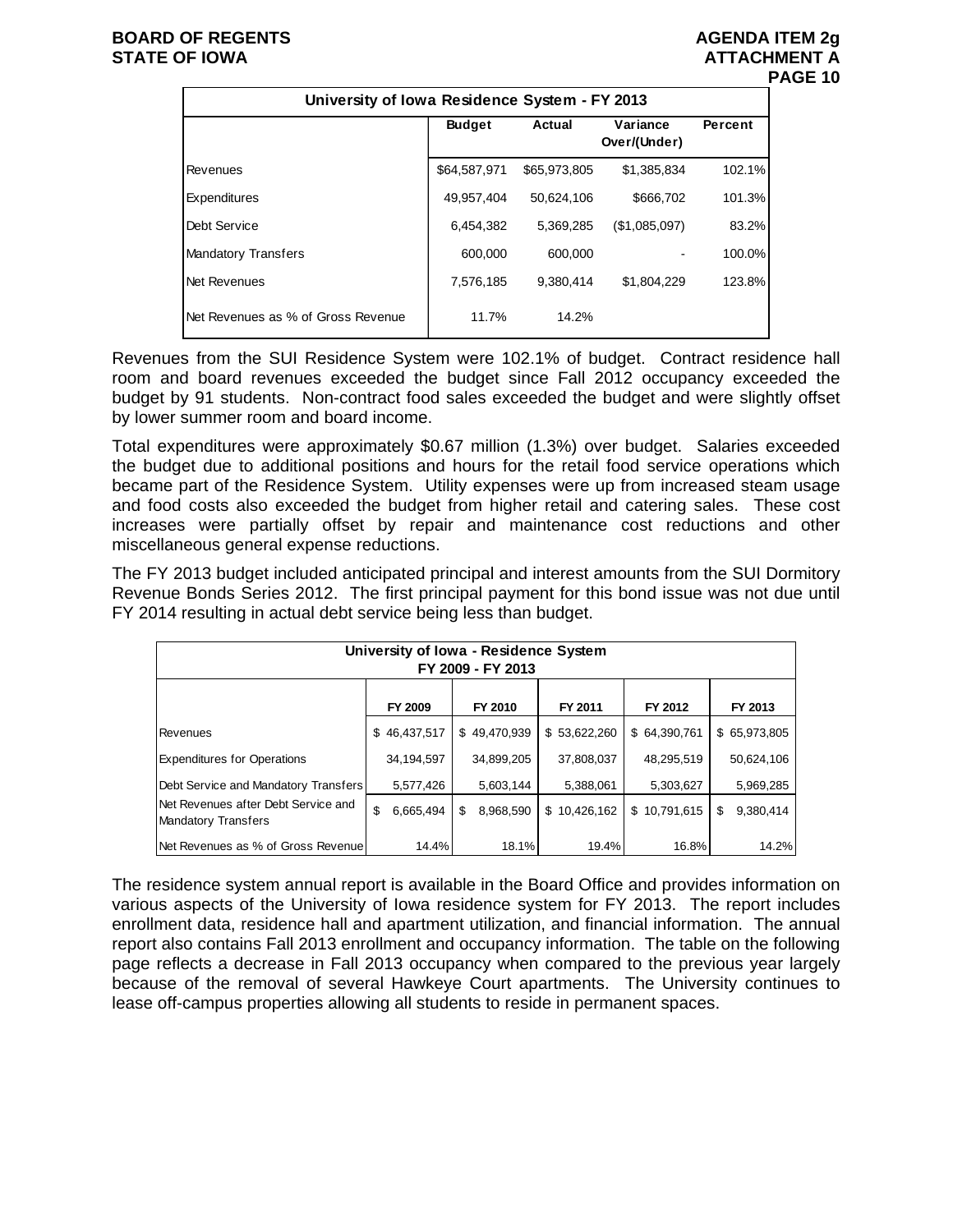| University of Iowa Residence System |                  |           |        |          |  |  |  |  |  |  |  |  |  |
|-------------------------------------|------------------|-----------|--------|----------|--|--|--|--|--|--|--|--|--|
|                                     | <b>Fall 2012</b> | Fall 2013 | Change | % Change |  |  |  |  |  |  |  |  |  |
| <b>Total University Enrollment</b>  | 31.498           | 31,065    | $-433$ | $-1.4%$  |  |  |  |  |  |  |  |  |  |
| Low er Division                     | 10,390           | 10.341    | $-49$  | $-0.5%$  |  |  |  |  |  |  |  |  |  |
| Low er Div as % of Total            | 33.0%            | 33.3%     |        |          |  |  |  |  |  |  |  |  |  |
| <b>Total Occupancy</b>              | 6,566            | 6.207     | -359   | $-5.5%$  |  |  |  |  |  |  |  |  |  |
| Occupancy as a                      |                  |           |        |          |  |  |  |  |  |  |  |  |  |
| % of Enrollment                     | 20.8%            | 20.0%     |        |          |  |  |  |  |  |  |  |  |  |

In March 2012, the Board approved the financing plan and budget for a new West Campus Residence Hall to house approximately 500 students. The first of two series of bonds for the project was sold in August 2012 with the second issue anticipated in February 2014. The University currently projects construction to be ready for occupancy in Fall 2015.

The principal outstanding on dormitory revenue bonds for SUI as of June 30, 2013, was \$63.6 million (excludes July 1 principal payment). The Voluntary Reserve Fund balance totaled \$18.7 million at year end.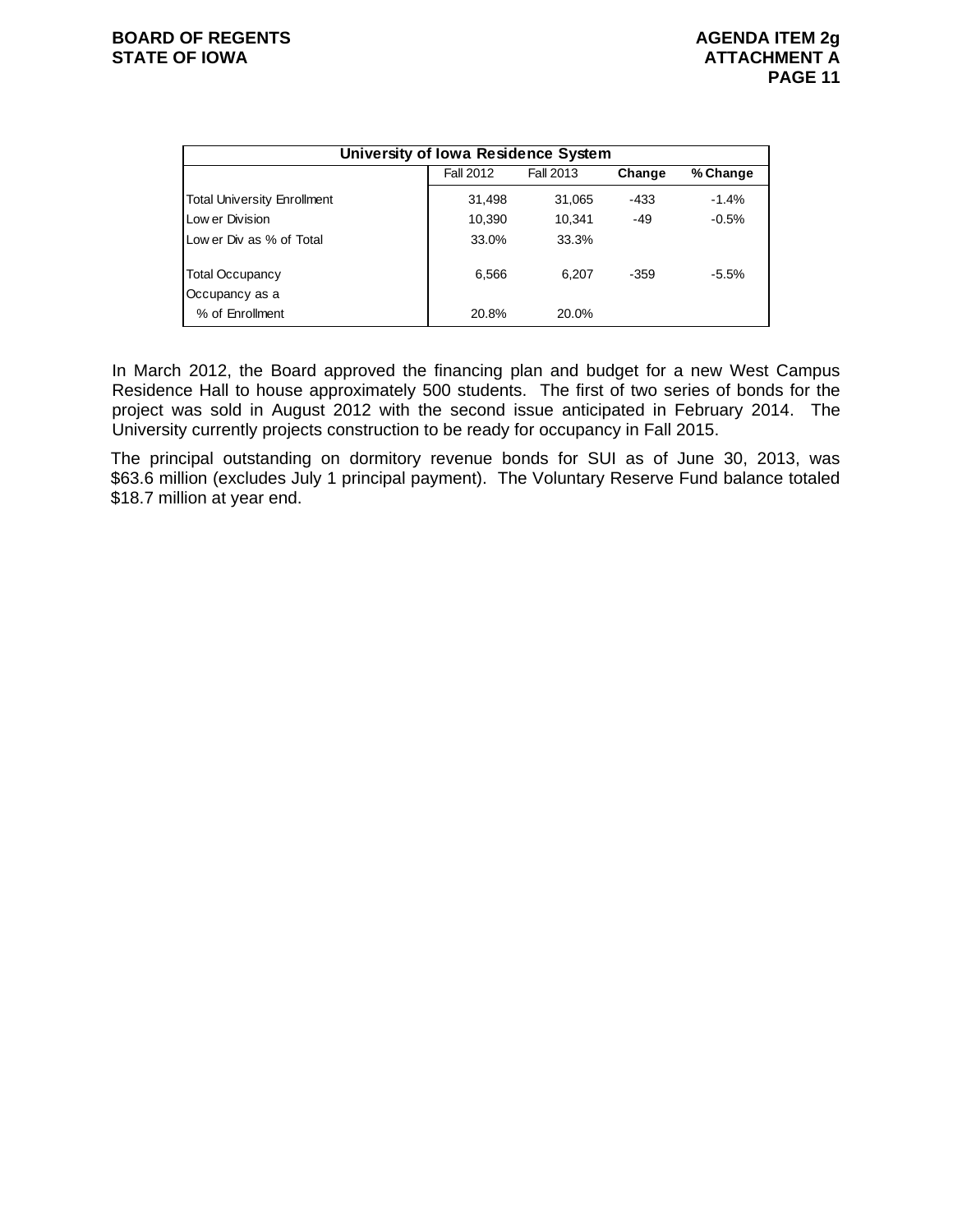#### **BOARD OF REGENTS AGENUS AGENDA ITEM 2g STATE OF IOWA ATTACHMENT B**

#### **Iowa State University**

The budget-to-actual comparison below contains revenue and expenditure data for the general university and all special purpose appropriated units.

| Iowa State University - General Operating Fund |         |                       |  |               |    |              |                |  |  |  |  |
|------------------------------------------------|---------|-----------------------|--|---------------|----|--------------|----------------|--|--|--|--|
|                                                | FY 2013 |                       |  |               |    |              |                |  |  |  |  |
|                                                |         | <b>Board Approved</b> |  |               |    | Variance     | Actual as % of |  |  |  |  |
|                                                |         | <b>Budget</b>         |  | Actual        |    | Over/(Under) | <b>Budget</b>  |  |  |  |  |
| <b>REV ENUES</b>                               |         |                       |  |               |    |              |                |  |  |  |  |
| A PPROPRIATIONS                                |         |                       |  |               |    |              |                |  |  |  |  |
| General                                        | \$      | 221,858,141           |  | \$221,858,141 | \$ |              | 100.0%         |  |  |  |  |
| <b>RESOURCES</b>                               |         |                       |  |               |    |              |                |  |  |  |  |
| <b>Federal Support</b>                         |         | 13,700,000            |  | 13,762,718    |    | 62,718       | 100.5%         |  |  |  |  |
| <b>Interest</b>                                |         | 800,000               |  | 808,994       |    | 8,994        | 101.1%         |  |  |  |  |
| <b>Tuition and Fees</b>                        |         | 321,417,930           |  | 322,174,426   |    | 756,496      | 100.2%         |  |  |  |  |
| <b>Reimbursed Indirect Costs</b>               |         | 19,890,000            |  | 19,198,153    |    | (691, 847)   | 96.5%          |  |  |  |  |
| Other Income                                   |         | 1,328,000             |  | 1,639,973     |    | 311,973      | 123.5%         |  |  |  |  |
| <b>TOTAL REVENUES</b>                          | \$      | 578,994,071           |  | \$579,442,405 | \$ | 448,334      | 100.1%         |  |  |  |  |
|                                                |         |                       |  |               |    |              |                |  |  |  |  |
| <b>EXPENDITURES</b>                            |         |                       |  |               |    |              |                |  |  |  |  |
| <b>Salaries</b>                                | \$      | 390,162,110           |  | \$390,880,476 | \$ | 718,366      | 100.2%         |  |  |  |  |
| Prof. /Scientific Supplies                     |         | 49,166,811            |  | 47,330,901    |    | (1,835,910)  | 96.3%          |  |  |  |  |
| <b>Library Acquisitions</b>                    |         | 10,820,000            |  | 11,807,724    |    | 987,724      | 109.1%         |  |  |  |  |
| Rentals                                        |         | 1,699,000             |  | 1,469,577     |    | (229, 423)   | 86.5%          |  |  |  |  |
| <b>Utilities</b>                               |         | 27,781,000            |  | 26,428,368    |    | (1,352,632)  | 95.1%          |  |  |  |  |
| <b>Building Repairs</b>                        |         | 19,200,000            |  | 19,253,330    |    | 53,330       | 100.3%         |  |  |  |  |
| Auditor of State                               |         | 545,150               |  | 509,028       |    | (36, 122)    | 93.4%          |  |  |  |  |
| Equipment                                      |         | 4,325,000             |  | 4,379,149     |    | 54,149       | 101.3%         |  |  |  |  |
| Aid to Individuals                             |         | 75,295,000            |  | 76,458,571    |    | 1,163,571    | 101.5%         |  |  |  |  |
| <b>TOTAL EXPENDITURES</b>                      | \$      | 578,994,071           |  | \$578,517,124 | \$ | (476, 947)   | 99.9%          |  |  |  |  |

The Board approved revised FY 2013 operating budgets for ISU this summer. The amended budget projected additional tuition revenue of \$3.8 million resulting from higher enrollments and \$0.66 million in interest income. Total operating revenues were within 0.1% of budget.

Overall actual General Fund expenditures were also within 0.1% of budget. Salary and wage costs comprised 68% of all general operating expenses and were slightly higher (0.2%) than budget due to increased personnel needed to support record student enrollments. Utility savings were realized from energy conservation efforts and professional and scientific supply costs were lower than expected.

Reallocated resources during FY 2013 supported faculty hires in high-demand disciplines, classroom enhancements, building renewal, and continued development of administrative systems.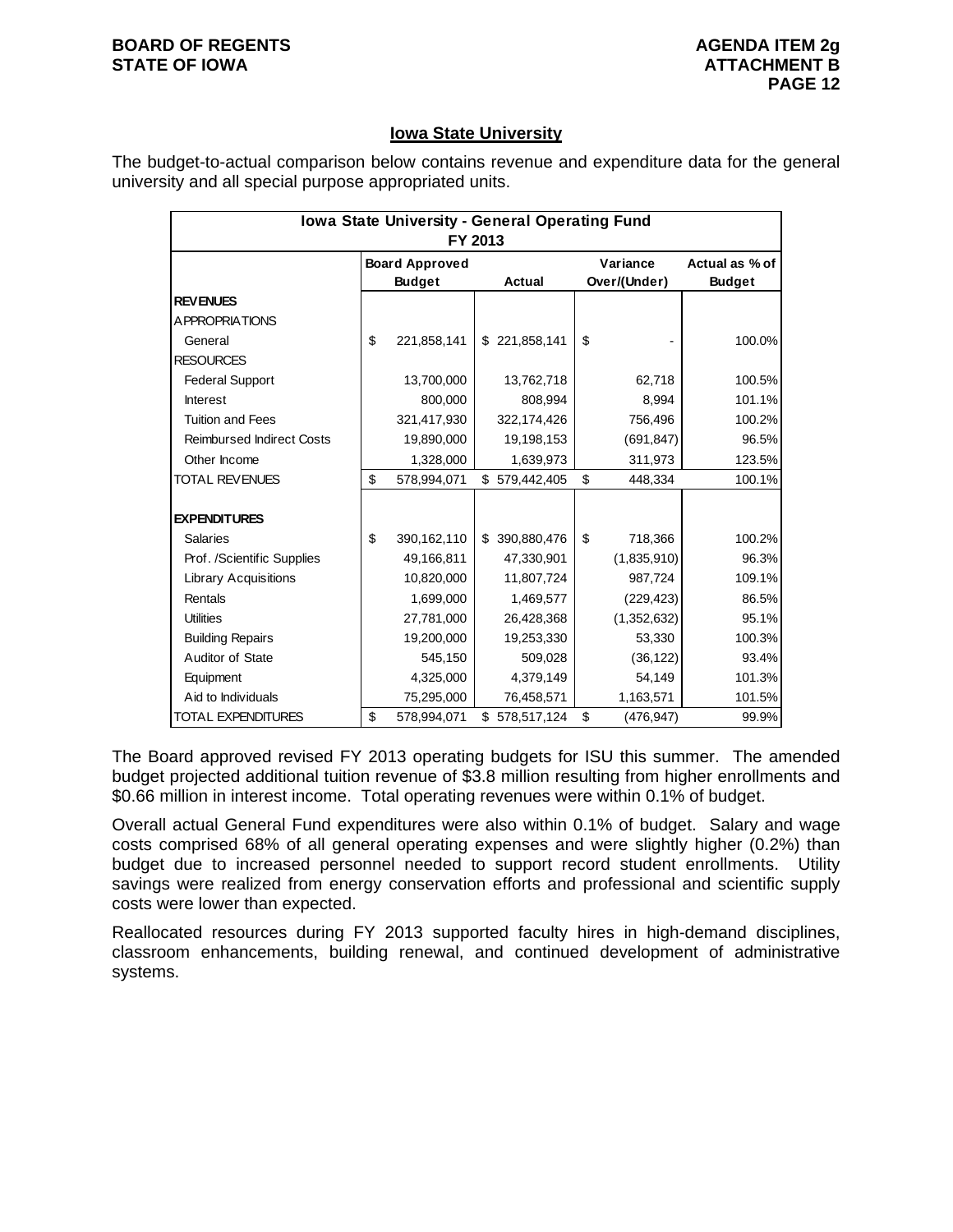#### **BOARD OF REGENTS BOARD OF REGENTS** STATE OF IOWA **ATTACHMENT B**

The following provides a consolidated five-year history of actual revenues and expenditures from the general university and all special purpose operating units. State appropriations comprised 53.1% of University operating revenues in FY 2009, these have declined to 38.3% in FY 2013.

| Iowa State University - General Operating Fund |               |                   |               |               |                   |  |  |  |
|------------------------------------------------|---------------|-------------------|---------------|---------------|-------------------|--|--|--|
|                                                |               | FY 2009 - FY 2013 |               |               |                   |  |  |  |
|                                                |               |                   |               |               |                   |  |  |  |
|                                                | FY 2009       | FY 2010           | FY 2011       | FY 2012       | FY 2013           |  |  |  |
| <b>REVENUES</b>                                |               |                   |               |               |                   |  |  |  |
| A PPROPRIATIONS                                |               |                   |               |               |                   |  |  |  |
| <b>General Appropriations</b>                  | \$276,483,151 | \$231,209,458     | \$228,133,348 | \$216,625,997 | 221,858,141<br>\$ |  |  |  |
| <b>ARRA-State Stabilization</b>                |               | 31,595,952        |               |               |                   |  |  |  |
| <b>RESOURCES</b>                               |               |                   |               |               |                   |  |  |  |
| <b>Federal Support</b>                         | 12,828,617    | 12,828,617        | 13,709,264    | 13,700,000    | 13,762,718        |  |  |  |
| <b>Interest</b>                                | 1,301,018     | 67,021            | 169,105       | 96,920        | 808,994           |  |  |  |
| <b>Tuition and Fees</b>                        | 211,130,075   | 233,832,393       | 263,927,004   | 294,606,623   | 322,174,426       |  |  |  |
| <b>Reimbursed Indirect Costs</b>               | 16,804,534    | 18,741,253        | 20,536,852    | 19,979,951    | 19,198,153        |  |  |  |
| Other Income                                   | 2,239,390     | 2,405,535         | 1,393,247     | 1,471,706     | 1,639,973         |  |  |  |
| <b>TOTAL REVENUES</b>                          | \$520,786,785 | \$530,680,229     | \$527,868,820 | \$546,481,197 | \$<br>579,442,405 |  |  |  |
| <b>EXPENDITURES</b>                            |               |                   |               |               |                   |  |  |  |
| <b>Salaries</b>                                | \$369,387,807 | \$360,260,250     | \$357,445,034 | \$366,115,250 | 390,880,476<br>\$ |  |  |  |
| Prof. /Scientific Supplies                     | 40,857,434    | 37,924,392        | 37,645,935    | 35,408,899    | 47,330,901        |  |  |  |
| <b>Library Acquisitions</b>                    | 12,493,675    | 8,901,193         | 12,269,146    | 11,364,211    | 11,807,724        |  |  |  |
| Rentals                                        | 1,649,521     | 1,524,447         | 1,556,130     | 1,444,841     | 1,469,577         |  |  |  |
| <b>Utilities</b>                               | 23,496,951    | 24,913,351        | 25,802,929    | 26,569,097    | 26,428,368        |  |  |  |
| <b>Building Repairs</b>                        | 14,347,995    | 13,502,270        | 34,866,046    | 28,163,139    | 19,253,330        |  |  |  |
|                                                |               |                   |               |               |                   |  |  |  |
| Auditor of State                               | 469,224       | 442,769           | 423,804       | 412,423       | 509,028           |  |  |  |
| Equipment                                      | 3,512,242     | 7,779,668         | 4,164,335     | 5,509,651     | 4,379,149         |  |  |  |
| Aid to Individuals                             | 53,769,249    | 57,073,187        | 63,823,890    | 71,111,750    | 76,458,571        |  |  |  |
| <b>TOTAL EXPENDITURES</b>                      | \$519,984,098 | \$512,321,527     | \$537,997,249 | \$546,099,261 | \$<br>578,517,124 |  |  |  |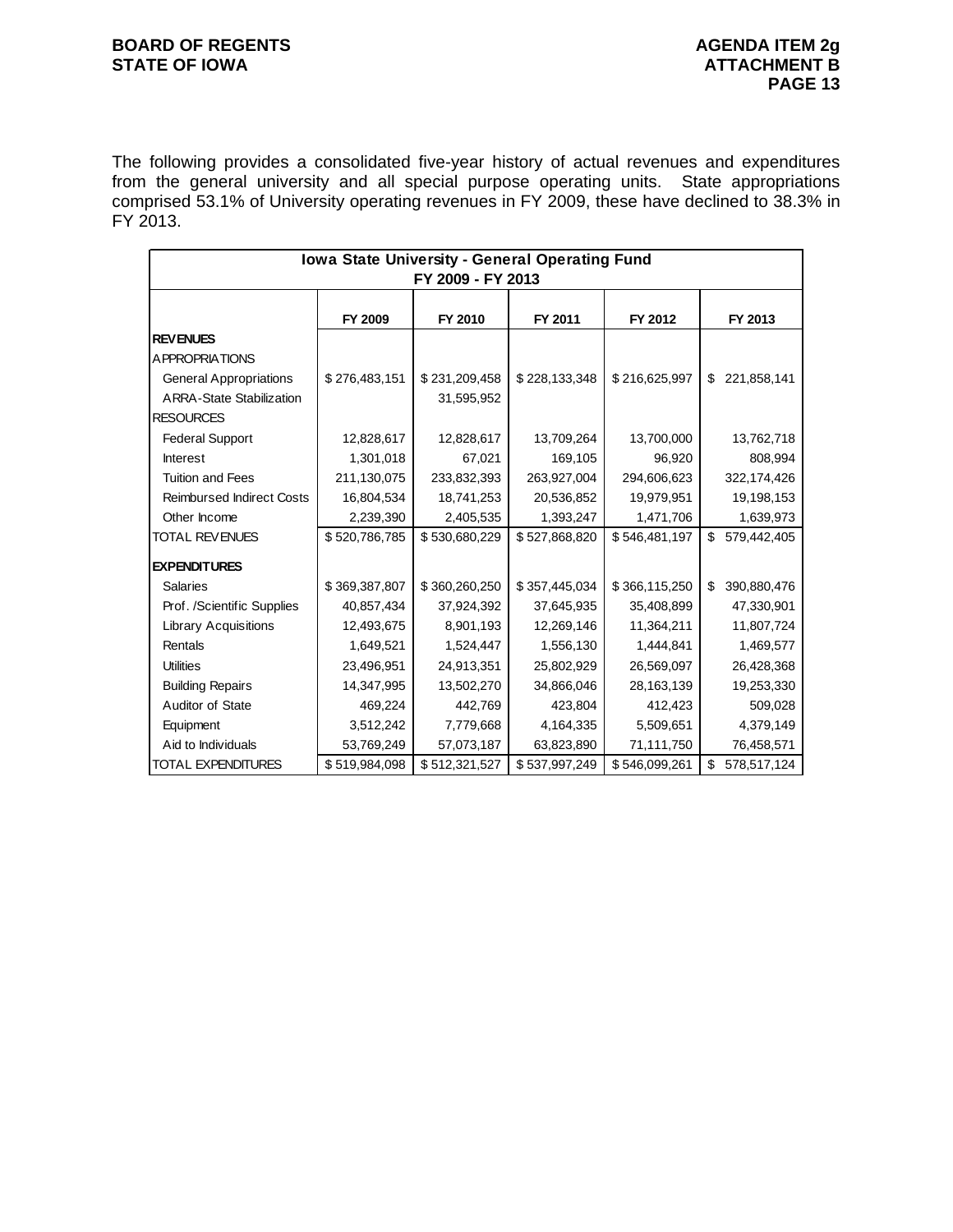## **BOARD OF REGENTS AGENUAL STATE OF IOWA**<br> **BOARD OF IOWA**<br> **BOARD OF IOWA**<br> **ATTACHMENT B**

### **ATTACHMENT B PAGE 14**

#### **IOWA STATE UNIVERSITY ATHLETICS**

| <b>INCOME</b>                        | FY 2013 Budget   | FY 2013 Actuals         | Variance         |
|--------------------------------------|------------------|-------------------------|------------------|
| Sports:                              |                  |                         |                  |
| Football                             | \$<br>8,260,943  | \$<br>9,416,942         | \$<br>1,155,999  |
| Men's Basketball                     | 2,325,000        | 2,901,770               | 576,770          |
| Women's Basketball                   | 530,000          | 506,319                 | (23, 681)        |
| Wrestling                            | 100,000          | 83,582                  | (16, 418)        |
| <b>Other Sports</b>                  | 250,000          | 365,705                 | 115,705          |
| <b>Subtotal</b>                      | \$<br>11,465,943 | \$<br>13,274,318        | \$<br>1,808,375  |
| <b>Other Income</b>                  |                  |                         |                  |
| <b>Big Twelve Conference/NCAA</b>    | \$<br>21,030,949 | \$<br>21,708,241        | \$<br>677,292    |
| Post-Season Revenue                  | 1,300,000        | 1,361,344               | 61,344           |
| Fundraising                          | 13,839,794       | 10,804,370              | (3,035,424)      |
| Multi-Media Rights                   | 3,364,725        | 3,364,725               |                  |
| <b>Student Fees</b>                  | 1,776,600        | 1,834,796               | 58,196           |
| <b>Game Guarantees</b>               | 550,000          | 750,320                 | 200,320          |
| <b>Auxillary Revenue</b>             | 1,100,227        | 1,509,384               | 409,157          |
| <b>Other Revenue</b>                 | 2,280,172        | 3,555,799               | 1,275,627        |
| <b>Subtotal</b>                      | \$<br>45,242,467 | \$<br>44,888,979        | \$<br>(353, 488) |
| <b>TOTAL INCOME</b>                  | \$<br>56,708,410 | \$<br>58,163,297        | \$<br>1,454,887  |
| <b>EXPENSES</b>                      |                  |                         |                  |
| <b>Sports Operations</b>             |                  |                         |                  |
| Football                             | \$<br>2,795,670  | \$<br>2,754,740         | \$<br>(40, 930)  |
| Men's Basketball                     | 1,415,000        | 1,592,305               | 177,305          |
| Women's Basketball                   | 864,400          | 845,995                 | (18, 405)        |
| Wrestling                            | 215,480          | 207,743                 | (7, 737)         |
| <b>Other Sports</b>                  | 2,082,780        | 2,180,579               | 97,799           |
| <b>Subtotal</b>                      | \$<br>7,373,330  | \$<br>7,581,362         | \$<br>208,032    |
| <b>Sports Program Support Units:</b> |                  |                         |                  |
| Medical                              | \$<br>600,000    | \$<br>355,573           | \$<br>(244, 427) |
| <b>Video Operations</b>              | 169,332          | 167,880                 | (1, 452)         |
| <b>Athletic Training</b>             | 251,850          | 278,780                 | 26,930           |
| <b>Academic Services</b>             | 218,600          | 293,497                 | 74,897           |
| Other                                | 257,560          | 436,729                 | 179,169          |
| <b>Subtotal</b>                      | \$<br>1,497,342  | \$<br>1,532,459         | \$<br>35,117     |
|                                      |                  |                         |                  |
| <b>Internal Operations:</b>          |                  |                         |                  |
| Administration                       | \$<br>584,000    | \$<br>722,088           | \$<br>138,088    |
| Big 12 Expenses                      | 1,451,000        | 1,470,054               | 19,054           |
| Information Technology               | 338,000          | 421,098                 | 83,098           |
| Other                                | 371,883          | 353,885                 | (17,998)         |
| <b>Subtotal</b>                      | \$<br>2,744,883  | \$<br>2,967,125         | \$<br>222,242    |
| <b>Salaries &amp; Benefits</b>       | \$<br>18,920,847 | \$<br>19,390,048        | \$<br>469,201    |
| <b>Scholarships</b>                  | 5,841,942        | 5,389,858               | (452,084)        |
| <b>External Operations</b>           | 1,999,360        | 1,995,819               | (3,541)          |
| <b>Facilities &amp; Events</b>       | 5,239,946        | 5,845,981               | 606,035          |
| Postseason                           | 2,000,000        | 2,379,875               | 379,875          |
| <b>Debt Service</b>                  | 6,286,189        | 6,311,667               | 25,478           |
| <b>Capital Projects</b>              | 4,744,000        | 4,700,310               | (43,690)         |
| <b>TOTAL EXPENSES</b>                | \$<br>56,647,839 | \$<br><u>58.094.504</u> | \$<br>1,446,665  |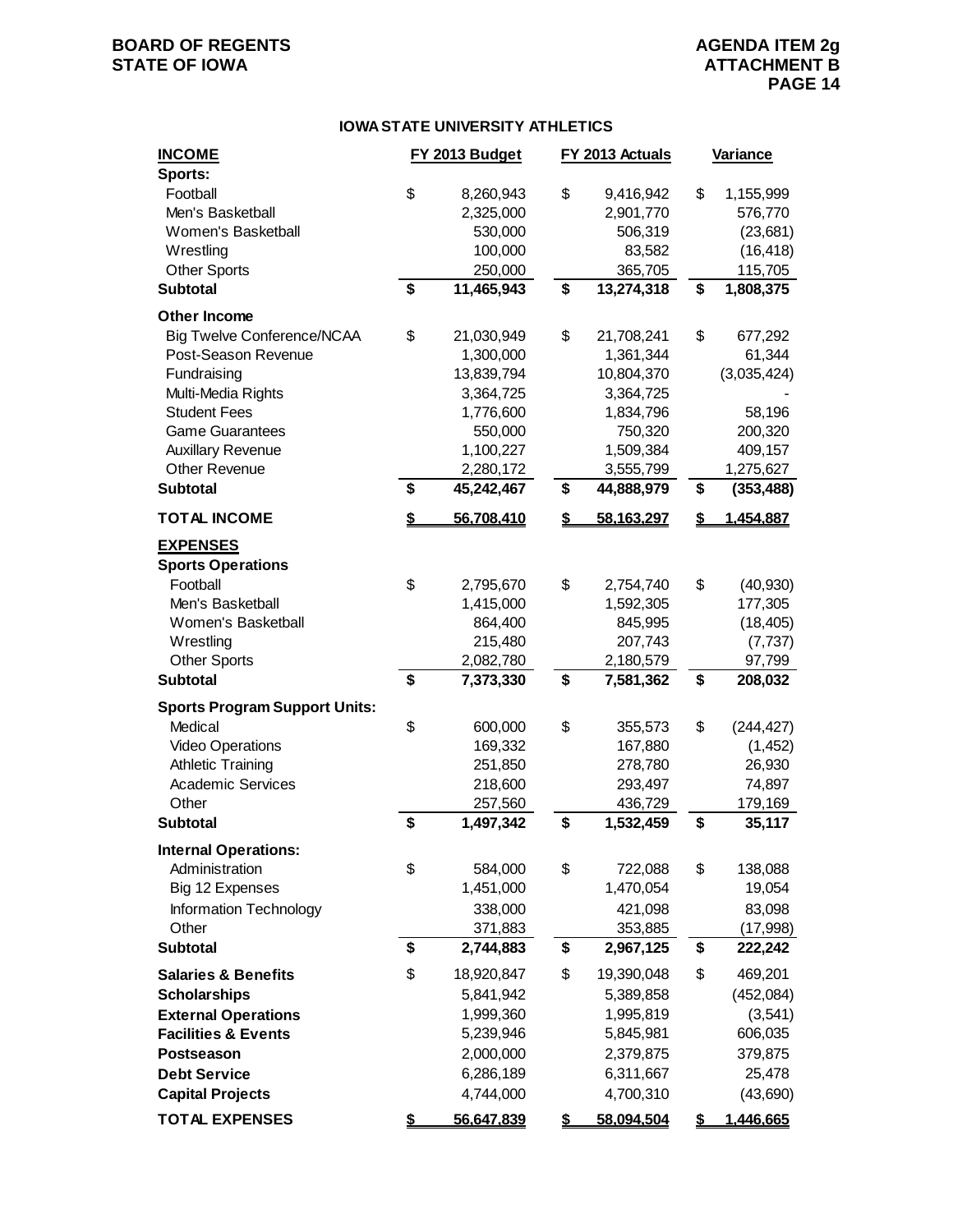#### **BOARD OF REGENTS AGENUS AGENDA ITEM 2g STATE OF IOWA** AND **ATTACHMENT B**

The following summarizes the significant budget-to-actual revenue and expense variances for ISU Athletics as shown on the previous page.

Revenue Variances

- Football ticket (season and single game) and men's basketball season ticket sales exceeded the conservative sales projections.
- Increases in Conference and other revenues resulted in less fundraising support needed from the Cyclone Club.
- Game guarantee revenue exceeded the budget from ISU's share of the Big Four Iowa Men's Basketball Classic held in Des Moines.
- Auxiliary revenue from concession and merchandise sales was greater than budget from high attendance levels.
- The "other revenue" budget included only contracted events at Hilton Coliseum at the time of budget was prepared. Four additional concerts not originally budgeted resulted in higher revenues. In addition, an accounting change was implemented in FY 2013 to report gross spirit squad fundraising revenues rather than reporting a net amount.

Expense Variances

- Sports Operations expenses were higher than budget largely from men's basketball travel costs exceeding the budget.
- Effective January 1, 2013, ISU Athletics changed their student-athlete medical coverage to the plan administered by the University of Iowa resulting in cost savings.
- Other sports program support unit costs exceeded the budget due to the inclusion of gross spirit squad fundraising expenses rather than reporting a net amount.
- Administrative operations were higher than budget due to new employee transition and relocation costs.
- Scholarship costs were slightly under budget due a higher resident to nonresident mix of scholarships awarded during the year.
- Facilities and event costs were higher than budget primarily from the four unbudgeted concerts held at Hilton Coliseum.
- An increase in sports programs being selected for postseason participation resulted in expenses being higher than budget.

The following provides a five-year summary of ISU Athletics' revenues and expenditures. Athletics is fully self-supporting and has not received general university support since FY 2011.

| <b>Iowa State University Athletics</b>              |                 |                 |                 |                 |                 |  |  |  |  |  |  |
|-----------------------------------------------------|-----------------|-----------------|-----------------|-----------------|-----------------|--|--|--|--|--|--|
| FY 2009 - FY 2013                                   |                 |                 |                 |                 |                 |  |  |  |  |  |  |
| FY 2010<br>FY 2012<br>FY 2013<br>FY 2009<br>FY 2011 |                 |                 |                 |                 |                 |  |  |  |  |  |  |
| Revenues                                            |                 |                 |                 |                 |                 |  |  |  |  |  |  |
| Sports Income                                       | \$11,846,824    | \$11,510,957    | \$11,820,168    | \$13,157,439    | \$13,274,318    |  |  |  |  |  |  |
| Alumni / Foundation /                               |                 |                 |                 |                 |                 |  |  |  |  |  |  |
| Corp Support / Sponsorship                          | 8,819,526       | 9,608,746       | 9,430,103       | 8,370,726       | 14,169,095      |  |  |  |  |  |  |
| Athletic Conference /                               |                 |                 |                 |                 |                 |  |  |  |  |  |  |
| <b>NCAA Support</b>                                 | 10,428,104      | 11,511,505      | 13,409,778      | 22,842,072      | 23,069,585      |  |  |  |  |  |  |
| <b>General University Support</b>                   | 3,604,793       | 1,612,923       | 1,599,423       |                 |                 |  |  |  |  |  |  |
| <b>Student Fees</b>                                 | 1,197,018       | 1,182,648       | 1,233,698       | 1,721,450       | 1,834,796       |  |  |  |  |  |  |
| Other Income                                        | 3,838,522       | 4,860,442       | 4,950,874       | 4,509,657       | 5,815,503       |  |  |  |  |  |  |
| <b>Total Revenues</b>                               | \$39,734,787    | \$40,287,221    | \$42,444,044    | \$50,601,344    | \$58,163,297    |  |  |  |  |  |  |
| Expenses                                            |                 |                 |                 |                 |                 |  |  |  |  |  |  |
| <b>Sports Operations</b>                            | 6,393,368<br>\$ | \$<br>6,115,553 | 7,029,198<br>\$ | 7,402,378<br>\$ | \$<br>7,581,362 |  |  |  |  |  |  |
| Non-Sport Operations                                | 7,971,943       | 8,277,360       | 8,972,610       | 10,135,037      | 12,341,384      |  |  |  |  |  |  |
| Scholarships                                        | 6,045,549       | 5,940,717       | 6,698,901       | 5,393,899       | 5,389,858       |  |  |  |  |  |  |
| Other Expenses                                      | 19,298,151      | 19,750,383      | 19,648,589      | 27,609,631      | 32,781,900      |  |  |  |  |  |  |
| <b>Total Expenses</b>                               | \$39,709,011    | \$40,084,013    | \$42,349,298    | \$50,540,945    | \$58,094,504    |  |  |  |  |  |  |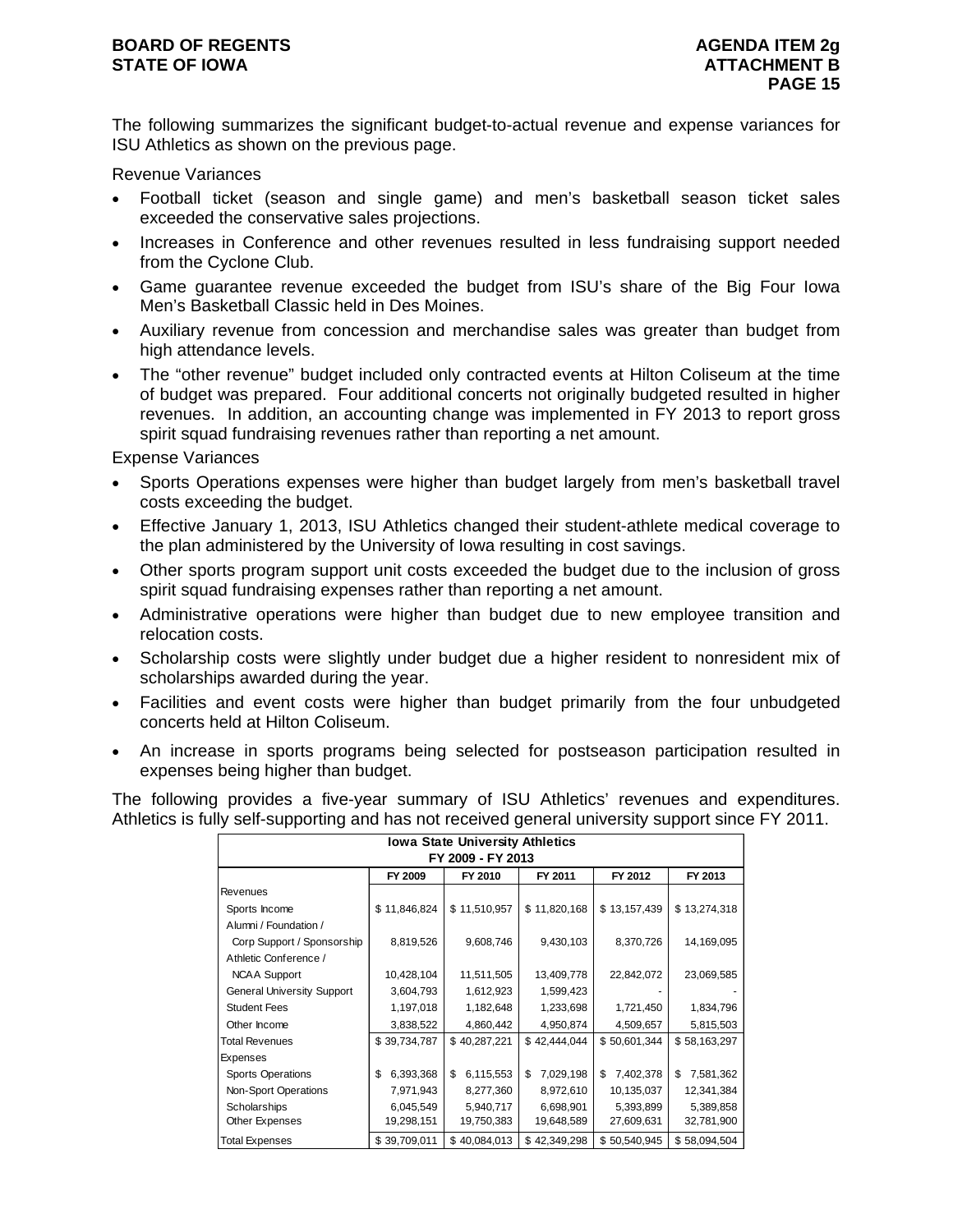| <b>Iowa State University Residence System - FY 2013</b> |               |              |                          |         |  |  |  |  |  |  |
|---------------------------------------------------------|---------------|--------------|--------------------------|---------|--|--|--|--|--|--|
|                                                         | <b>Budget</b> | Actual       | Variance<br>Over/(Under) | Percent |  |  |  |  |  |  |
| Revenues                                                | \$84.341.329  | \$84,448,372 | \$107.043                | 100.1%  |  |  |  |  |  |  |
| Expenditures                                            | 61,553,559    | 59.942.982   | (\$1,610,577)            | 97.4%   |  |  |  |  |  |  |
| Debt Service                                            | 10.502.919    | 10.502.919   | ۰                        | 100.0%  |  |  |  |  |  |  |
| <b>Mandatory Transfers</b>                              | 500.000       | 500.000      | -                        | 100.0%  |  |  |  |  |  |  |
| Net Revenues                                            | 11,784,851    | 13.502.471   | \$1.717.620              | 114.6%  |  |  |  |  |  |  |
| Net Revenues as % of Gross Revenue                      | 14.0%         | 16.0%        |                          |         |  |  |  |  |  |  |

ISU residence system revenues totaled \$84.4 million and slightly exceeded the budget.

Expenditures were \$1.6 million under budget largely due to salary cost savings from lower than budgeted average salary increases and from unfilled positions. Utility costs and other operating expenses were also under budget but were partially offset by a cost of food increase. The incremental revenues and cost savings in relation to budget resulted in net revenues exceeding budget by \$1.7 million.

| Iowa State University - Residence System<br>FY 2009 - FY 2013     |              |              |              |              |              |  |  |  |  |  |
|-------------------------------------------------------------------|--------------|--------------|--------------|--------------|--------------|--|--|--|--|--|
| FY 2009<br>FY 2010<br>FY 2011<br>FY 2012<br>FY 2013               |              |              |              |              |              |  |  |  |  |  |
| Revenues                                                          | \$71,884,662 | \$72,795,895 | \$77,385,073 | \$84,478,305 | \$84,448,372 |  |  |  |  |  |
| <b>Expenditures for Operations</b>                                | 49,721,330   | 49,968,320   | 54,416,611   | 59,290,134   | 59,942,982   |  |  |  |  |  |
| Debt Service and Mandatory Transfers                              | 11,166,307   | 11,261,339   | 11,213,229   | 10,911,183   | 11,002,919   |  |  |  |  |  |
| Net Revenues after Debt Service and<br><b>Mandatory Transfers</b> | \$10,997,025 | \$11,566,236 | \$11,755,233 | \$14,276,988 | \$13,502,471 |  |  |  |  |  |
| Net Revenues as % of Gross Revenue                                | 15.3%        | 15.9%        | 15.2%        | 16.9%        | 16.0%        |  |  |  |  |  |

The residence system annual report is available in the Board Office and provides information on various aspects of Iowa State University's residence system for FY 2013 including enrollment data, residence hall and apartment utilization, and financial information. The annual report also contains Fall 2013 enrollment and occupancy information. ISU has realized significant increases in enrollments and occupancy. In April 2013, the Board approved leasing two offcampus apartment buildings to accommodate the additional demand for student housing. In addition, the Frederiksen Court Expansion Project included two buildings (240 beds) which were available for Fall 2013 occupancy, with the remaining four buildings (480 beds) scheduled to open in Spring 2014.

| <b>Iowa State University Residence System</b> |        |        |       |      |  |  |  |  |
|-----------------------------------------------|--------|--------|-------|------|--|--|--|--|
| Fall 2012<br>Fall 2013<br>Change              |        |        |       |      |  |  |  |  |
| <b>Total University Enrollment</b>            | 31,040 | 33.241 | 2.201 | 7.1% |  |  |  |  |
| Low er Division                               | 11,712 | 12.801 | 1.089 | 9.3% |  |  |  |  |
| Low er Div as % of Total                      | 37.7%  | 38.5%  |       |      |  |  |  |  |
| <b>Total Occupancy</b>                        | 10.426 | 11.270 | 844   | 8.1% |  |  |  |  |
| Total Occupancy % of Enrollment               | 33.6%  | 33.9%  |       |      |  |  |  |  |

The principal outstanding on dormitory revenue bonds for ISU as of June 30, 2013, was \$131.2 million (excludes July 1 principal payment). The Voluntary Reserve Fund balance totaled \$37.0 million at year end.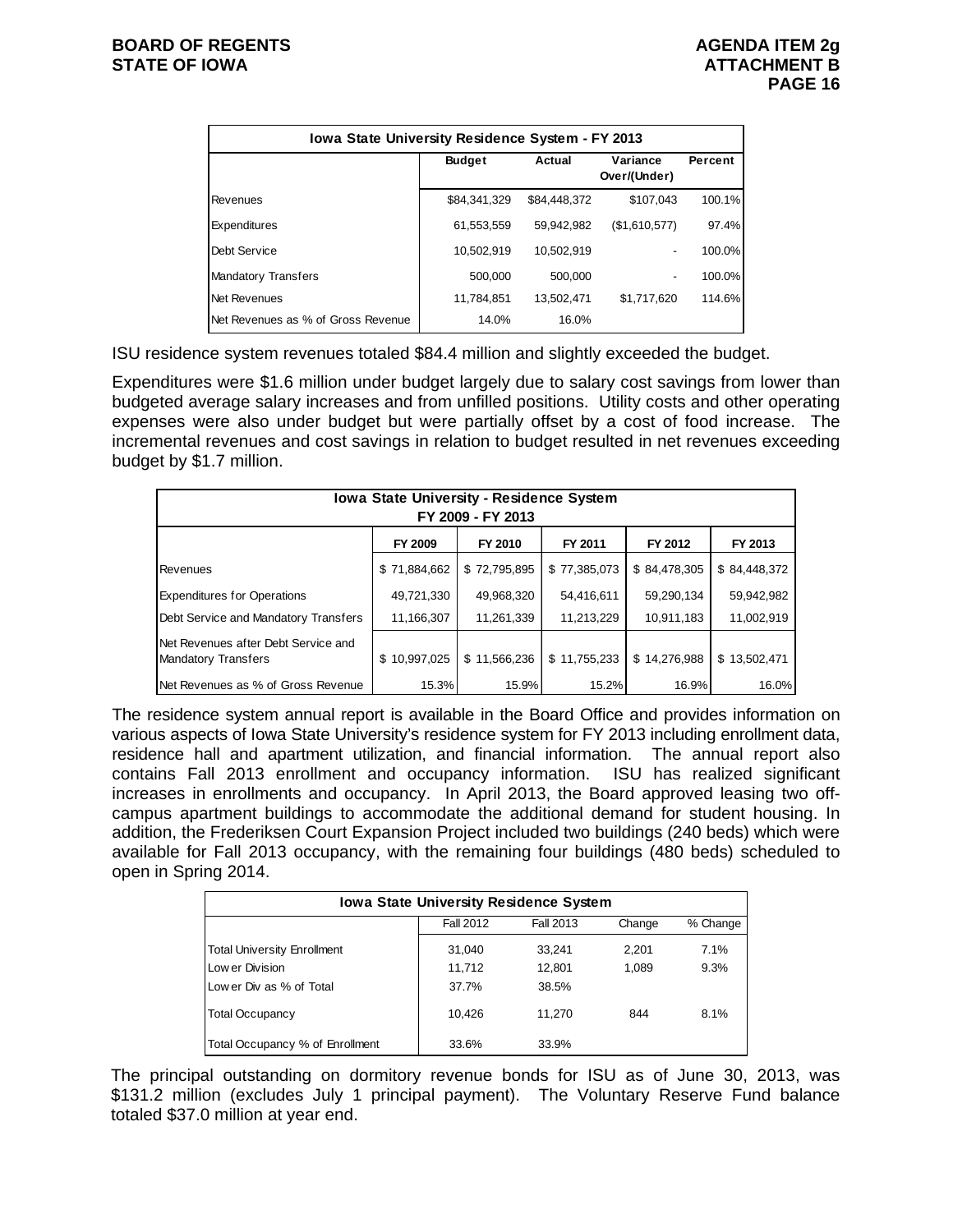#### **University of Northern Iowa**

The following compares the FY 2013 general fund approved budget with the actual revenue and expenditure transactions for all appropriated units.

| University of Northern Iowa - General Operating Fund<br>FY 2013 |                       |               |    |               |              |               |                |  |  |
|-----------------------------------------------------------------|-----------------------|---------------|----|---------------|--------------|---------------|----------------|--|--|
|                                                                 | <b>Board Approved</b> |               |    |               |              | Variance      | Actual as % of |  |  |
|                                                                 |                       | <b>Budget</b> |    | Actual        | Over/(Under) |               | <b>Budget</b>  |  |  |
| <b>REVENUES</b>                                                 |                       |               |    |               |              |               |                |  |  |
| A PPROPRIATIONS                                                 |                       |               |    |               |              |               |                |  |  |
| General                                                         | \$                    | 86,689,133    | \$ | 86,689,133    | \$           |               | 100.0%         |  |  |
| <b>RESOURCES</b>                                                |                       |               |    |               |              |               |                |  |  |
| <b>Interest</b>                                                 |                       | 821,000       |    | 479,705       |              | (341, 295)    | 58.4%          |  |  |
| <b>Tuition and Fees</b>                                         |                       | 81,737,099    |    | 78,050,250    |              | (3,686,849)   | 95.5%          |  |  |
| <b>Reimbursed Indirect Costs</b>                                |                       | 1,416,649     |    | 1,533,239     |              | 116,590       | 108.2%         |  |  |
| Sales and Services                                              |                       | 458,393       |    | 619,941       |              | 161,548       | 135.2%         |  |  |
| <b>TOTAL REVENUES</b>                                           | \$                    | 171,122,274   |    | \$167,372,268 | \$           | (3,750,006)   | 97.8%          |  |  |
| <b>EXPENDITURES</b>                                             |                       |               |    |               |              |               |                |  |  |
| <b>Salaries</b>                                                 | \$                    | 129,857,328   |    | \$126,337,193 | \$           | (3,520,135)   | 97.3%          |  |  |
| Prof. /Scientific Supplies                                      |                       | 15,933,310    |    | 15,635,214    |              | (298,096)     | 98.1%          |  |  |
| <b>Library Acquisitions</b>                                     |                       | 1,992,009     |    | 2,105,816     |              | 113,807       | 105.7%         |  |  |
| Rentals                                                         |                       | 822.421       |    | 828.456       |              | 6,035         | 100.7%         |  |  |
| <b>Utilities</b>                                                |                       | 5,764,000     |    | 5,064,648     |              | (699, 352)    | 87.9%          |  |  |
| <b>Building Repairs</b>                                         |                       | 1,400,000     |    | 2,433,997     |              | 1,033,997     | 173.9%         |  |  |
| Auditor of State                                                |                       | 262,150       |    | 233,816       |              | (28, 334)     | 89.2%          |  |  |
| Equipment                                                       |                       | 450,142       |    | 1,457,863     |              | 1,007,721     | 323.9%         |  |  |
| Aid to Individuals                                              |                       | 14,640,914    |    | 14,839,980    |              | 199,066       | 101.4%         |  |  |
| <b>TOTAL EXPENDITURES</b>                                       | \$                    | 171,122,274   |    | \$168,936,983 | \$           | (2, 185, 291) | 98.7%          |  |  |

UNI's FY 2013 operating revenues totaled \$167.4 million and were 3.2% less than budget primarily from enrollment being less than projected. The decrease in interest income was offset by the budget overages in indirect recoveries and other revenues.

Similar to revenues, FY 2013 operating expenses were also under budget. Salary and related benefits costs comprise 75% of all general operating expenditures and were 3.7% under budget. Building repairs exceeded the budget primarily from the upgrade of plant boiler controls, access control projects, classroom upgrades, a meteorological tower, and other campus building improvements.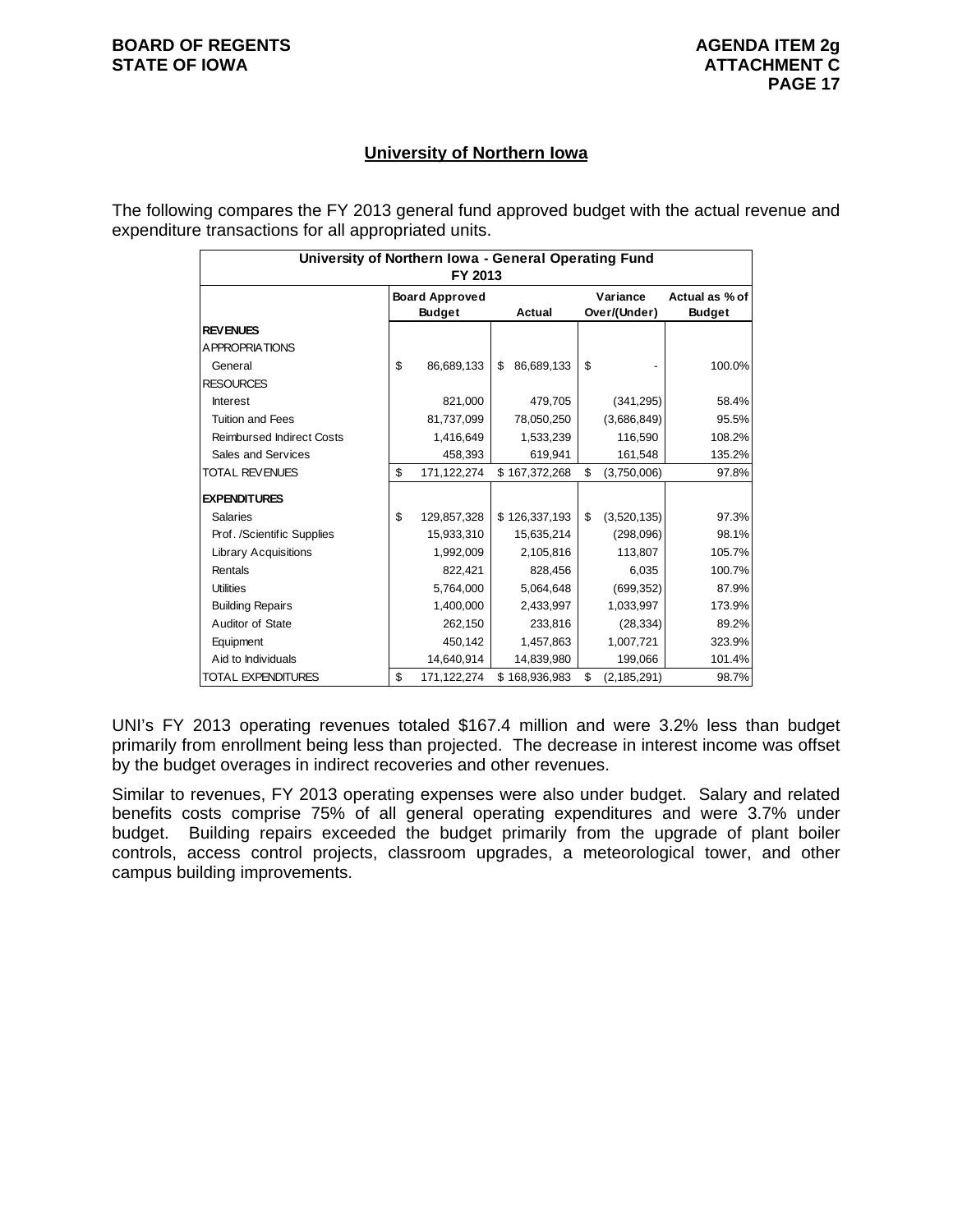The following provides a consolidated five-year history of actual revenues and expenditures from the general university and all special purpose units. Reflective of UNI's reliance on state funding for operations, appropriations comprised 59% of operating revenues in FY 2009; they were 52% of revenue in FY 2013. Total operating revenues in FY 2009 were more than \$3.3 million greater than in FY 2013.

| University of Northern Iowa - General Operating Fund<br>FY 2009 - FY 2013 |                   |                   |                  |                  |                  |  |  |  |
|---------------------------------------------------------------------------|-------------------|-------------------|------------------|------------------|------------------|--|--|--|
|                                                                           | FY 2009           | FY 2010           | FY 2011          | FY 2012          | FY 2013          |  |  |  |
| <b>REVENUES</b>                                                           |                   |                   |                  |                  |                  |  |  |  |
| A PPROPRIATIONS                                                           |                   |                   |                  |                  |                  |  |  |  |
| <b>General Appropriations</b>                                             | \$100,693,508     | 84,463,016<br>\$  | \$<br>81,728,481 | \$<br>77,344,516 | \$<br>86,689,133 |  |  |  |
| <b>ARRA-State Stabilization</b>                                           |                   | 12,376,464        |                  |                  |                  |  |  |  |
| <b>RESOURCES</b>                                                          |                   |                   |                  |                  |                  |  |  |  |
| <b>Interest</b>                                                           | 446,117           | 814,277           | 690,413          | 781,121          | 479,705          |  |  |  |
| <b>Tuition and Fees</b>                                                   | 66,813,811        | 71,394,270        | 76,902,918       | 80,559,549       | 78,050,250       |  |  |  |
| <b>Reimbursed Indirect Costs</b>                                          | 2,301,699         | 2,391,577         | 2,256,214        | 2,173,084        | 1,533,239        |  |  |  |
| Sales and Services                                                        | 483,641           | 497,309           | 481,989          | 442,983          | 619,941          |  |  |  |
| TOTAL REVENUES                                                            | \$170,738,776     | \$171,936,913     | \$162,060,015    | \$161,301,253    | \$167,372,268    |  |  |  |
|                                                                           |                   |                   |                  |                  |                  |  |  |  |
| <b>EXPENDITURES</b>                                                       |                   |                   |                  |                  |                  |  |  |  |
| <b>Salaries</b>                                                           | 127,374,663<br>\$ | \$122,128,989     | \$123,327,890    | \$125,009,541    | \$126,337,193    |  |  |  |
| Prof. /Scientific Supplies                                                | 17,662,591        | 18,550,815        | 15,745,831       | 11,970,054       | 15,635,214       |  |  |  |
| <b>Library Acquisitions</b>                                               | 2,243,484         | 2,058,168         | 1,979,522        | 2,082,474        | 2,105,816        |  |  |  |
| Rentals                                                                   | 1,020,507         | 895,437           | 908,337          | 822,421          | 828,456          |  |  |  |
| <b>Utilities</b>                                                          | 4,991,469         | 5,260,673         | 5,283,923        | 4,937,753        | 5,064,648        |  |  |  |
| <b>Building Repairs</b>                                                   | 1,409,733         | 3,085,584         | 3,727,283        | 1,881,459        | 2,433,997        |  |  |  |
| Auditor of State                                                          | 313,916           | 222,355           | 243,397          | 243,089          | 233,816          |  |  |  |
| Equipment                                                                 | 1,152,375         | 1,788,791         | 950,180          | 944,222          | 1,457,863        |  |  |  |
| Aid to Individuals                                                        | 12,142,253        | 13,719,529        | 14,463,128       | 14,880,271       | 14,839,980       |  |  |  |
| <b>TOTAL EXPENDITURES</b>                                                 | \$168,310,991     | \$<br>167,710,341 | \$166,629,491    | \$162,771,284    | \$168,936,983    |  |  |  |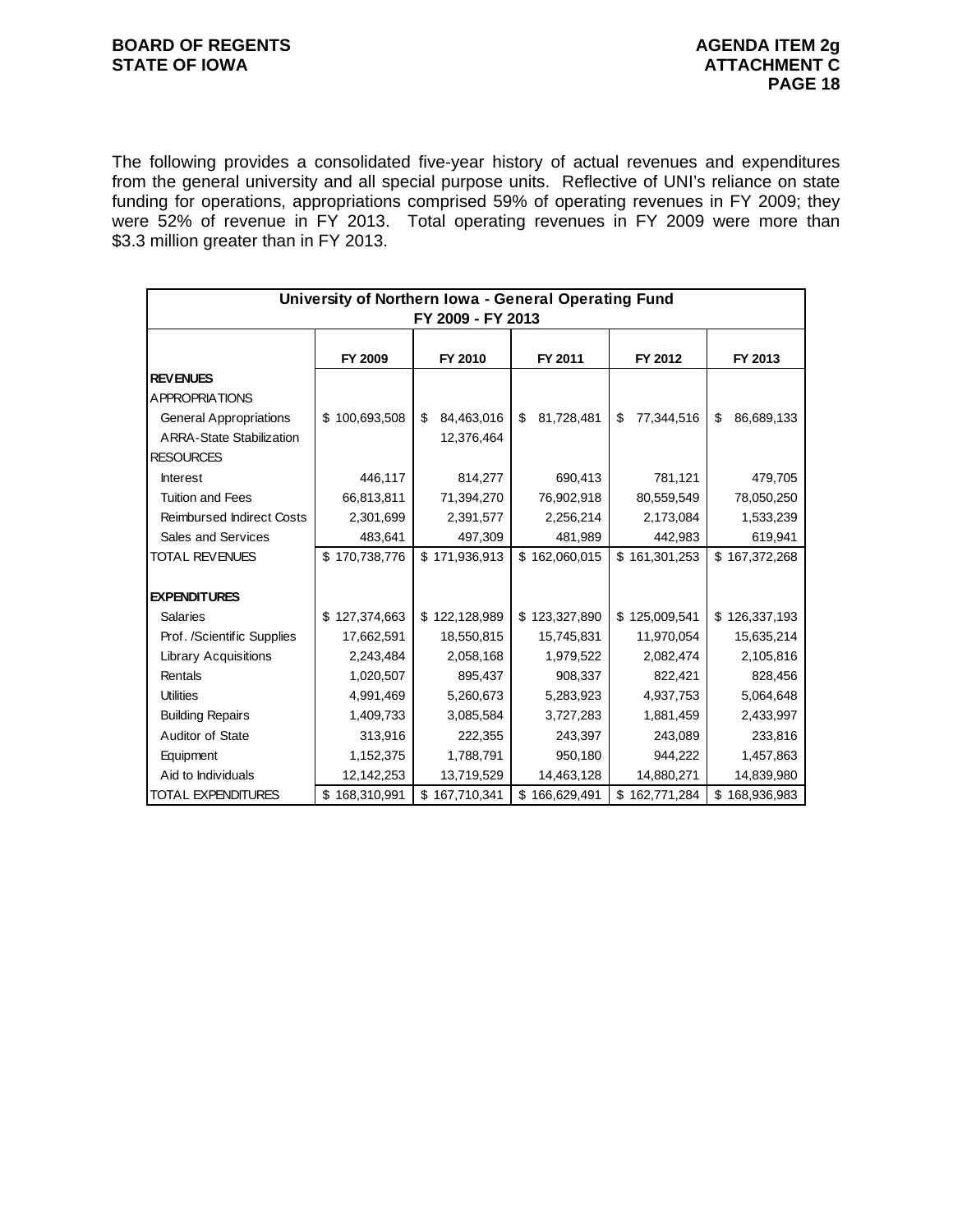## **BOARD OF REGENTS AGENERY AGENERY AGENERY AGENERY AGENERY AGENERY AGENERY ATTACHMENT C**

#### **UNIVERSITY OF NORTHERN IOWA ATHLETICS**

| <b>INCOME</b>                                                     | FY 2013 Budget   | FY 2013 Actuals  | Variance         |
|-------------------------------------------------------------------|------------------|------------------|------------------|
| Sports:<br>Football                                               | \$1,750,000      | \$<br>1,695,836  | \$<br>(54, 164)  |
| Men's Basketball                                                  | 813,450          | 873,257          | 59,807           |
| Men - All Other Sports                                            | 53,600           | 47,990           | (5,610)          |
| Women - All Sports                                                | 142,100          | 146,733          | 4,633            |
| <b>Subtotal - Sports</b>                                          | \$<br>2,759,150  | \$<br>2,763,816  | \$<br>4,666      |
| Other Income:                                                     |                  |                  |                  |
| <b>Student Activity Fees</b><br><b>General University Support</b> | \$<br>1,491,593  | \$<br>1,491,225  | \$<br>(368)      |
| <b>General Support</b>                                            | 2,914,545        | 2,915,032        | 487              |
| <b>Scholarship Support</b>                                        | 1,283,481        | 1,283,481        |                  |
| Alumni/Foundation Support                                         | 1,273,000        | 1,134,114        | (138, 886)       |
| <b>Athletic Marketing</b>                                         | 1,136,000        | 1,101,559        | (34, 441)        |
| Athletic Conf/NCAA Support                                        | 922,000          | 912,482          | (9, 518)         |
| Novelties-Outings                                                 | 240,000          | 354,616          | 114,616          |
| Miscellaneous                                                     | 305,500          | 283,185          | (22, 315)        |
| <b>Subtotal - Other</b>                                           | 9,566,119        | 9,475,694        | (90, 425)        |
| <b>TOTAL INCOME</b>                                               | \$<br>12,325,269 | \$<br>12,239,510 | \$<br>(85, 759)  |
| <b>EXPENSES</b>                                                   |                  |                  |                  |
| <b>Men's Sports:</b>                                              |                  |                  |                  |
| Football                                                          | \$<br>2,932,696  | \$<br>2,782,212  | \$<br>(150, 484) |
| <b>Basketball</b>                                                 | 1,892,151        | 1,930,431        | 38,280           |
| All Other Men's Sports                                            | 1,112,155        | 1,171,157        | 59,002           |
| <b>Subtotal - Men's Sports</b>                                    | \$<br>5,937,002  | \$<br>5,883,800  | \$<br>(53, 202)  |
| <b>Women's Sports:</b>                                            |                  |                  |                  |
| <b>Basketball</b>                                                 | \$<br>948,111    | \$<br>983,322    | \$<br>35,211     |
| Volleyball                                                        | 729,377          | 731,173          | 1,796            |
| All Other                                                         | 2,175,016        | 2,045,579        | (129,437)        |
| <b>Subtotal - Women's Sports</b>                                  | \$<br>3,852,504  | \$<br>3,760,074  | \$<br>(92, 430)  |
| <b>Other Expenses:</b>                                            |                  |                  |                  |
| <b>Athletic Training</b>                                          | \$<br>206,050    | \$<br>239,978    | \$<br>33,928     |
| <b>Administration &amp; General</b>                               | 2,037,586        | 2,116,008        | 78,422           |
| <b>Athletic Marketing</b>                                         | 214,127          | 228,493          | 14,366           |
| Contingency                                                       | 78,000           |                  | (78,000)         |
| <b>Subtotal - Other Expenses</b>                                  | \$<br>2,535,763  | \$<br>2,584,479  | \$<br>48,716     |
| <b>TOTAL EXPENSE</b>                                              | \$<br>12,325,269 | \$<br>12,228,353 | \$<br>(96, 916)  |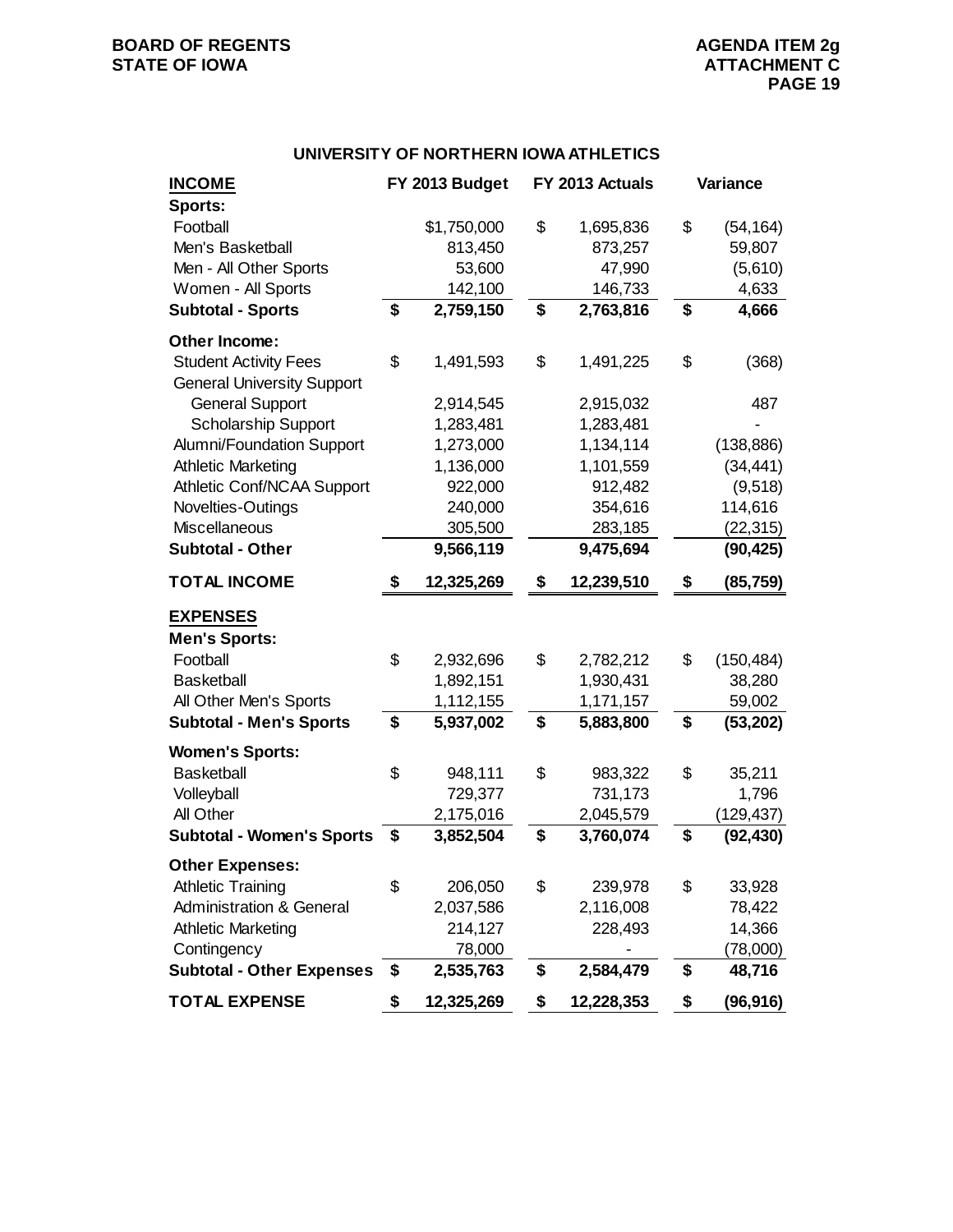#### **BOARD OF REGENTS AGENUS AGENDA ITEM 2g STATE OF IOWA ATTACHMENT C**

The following describes the budget-to-actual revenue and expense variances for UNI Athletics as shown on the previous page. Total athletic revenue and expenses variances from the budget were less than 1%.

Revenue Variances

- Due to total expenses being less than the budget, fewer support funds were drawn from the Foundation to support athletic operations.
- Novelty revenue exceeded the budget due to increased sales from on-line auctions and spirit squad fundraising efforts.

Expense Variances

- Football expenses were under budget due to scholarship costs being less than projected.
- Women's basketball and volleyball expenses were close to budget. Other Women's Sports' expenditures were under budget from travel cost savings and a decline in scholarship expenses.
- A contingency expense account was budgeted for athletics with actual expenses being reported in the appropriate expense category.

The following provides a consolidated five-year history of actual revenues and expenditures for UNI Athletics. In accordance with the general university support for Athletics reduction plan presented to the Board in March 2010, University support for athletics was approximately \$1 million less in FY 2013 than in FY 2009.

| University of Northern Iowa Athletics                                    |                 |                 |                 |                 |                 |  |  |  |  |  |
|--------------------------------------------------------------------------|-----------------|-----------------|-----------------|-----------------|-----------------|--|--|--|--|--|
| FY 2009 - FY 2013<br>FY 2010<br>FY 2009<br>FY 2011<br>FY 2012<br>FY 2013 |                 |                 |                 |                 |                 |  |  |  |  |  |
| Revenues                                                                 |                 |                 |                 |                 |                 |  |  |  |  |  |
| Sports Income                                                            | 2,556,215<br>\$ | \$<br>2,296,587 | 2,175,394<br>\$ | \$<br>1,743,448 | \$<br>2,763,816 |  |  |  |  |  |
| Alumni / Foundation /                                                    |                 |                 |                 |                 |                 |  |  |  |  |  |
| Corp Support / Sponsorship                                               | 2,239,783       | 2,280,349       | 2,313,857       | 2,953,717       | 2,235,673       |  |  |  |  |  |
| Athletic Conference /                                                    |                 |                 |                 |                 |                 |  |  |  |  |  |
| <b>NCAA Support</b>                                                      | 597,553         | 641,630         | 682,641         | 896,969         | 912,482         |  |  |  |  |  |
| <b>General University Support</b>                                        | 5,231,210       | 4,449,174       | 4,559,447       | 4,323,026       | 4,198,513       |  |  |  |  |  |
| <b>Student Fees</b>                                                      | 1,209,614       | 1,212,518       | 1,263,343       | 1,468,392       | 1,491,225       |  |  |  |  |  |
| Other Income                                                             | 338,378         | 749,300         | 623,651         | 858,865         | 637,801         |  |  |  |  |  |
| <b>Total Revenues</b>                                                    | \$12,172,753    | \$11,629,558    | \$11,618,333    | \$12,244,417    | \$12,239,510    |  |  |  |  |  |
| Expenses                                                                 |                 |                 |                 |                 |                 |  |  |  |  |  |
| Men's Sports                                                             | 5,749,288<br>\$ | \$<br>5,400,066 | 5,530,894<br>\$ | \$<br>5,908,427 | \$<br>5,883,800 |  |  |  |  |  |
| Women's Sports                                                           | 3,288,418       | 3,422,237       | 3,602,138       | 3,917,831       | 3,760,074       |  |  |  |  |  |
| Other Expenses                                                           | 3,043,858       | 2,764,770       | 2,482,927       | 2,358,308       | 2,584,479       |  |  |  |  |  |
| <b>Total Expenses</b>                                                    | \$12,081,564    | \$11,587,073    | \$11,615,959    | \$12,184,566    | \$12,228,353    |  |  |  |  |  |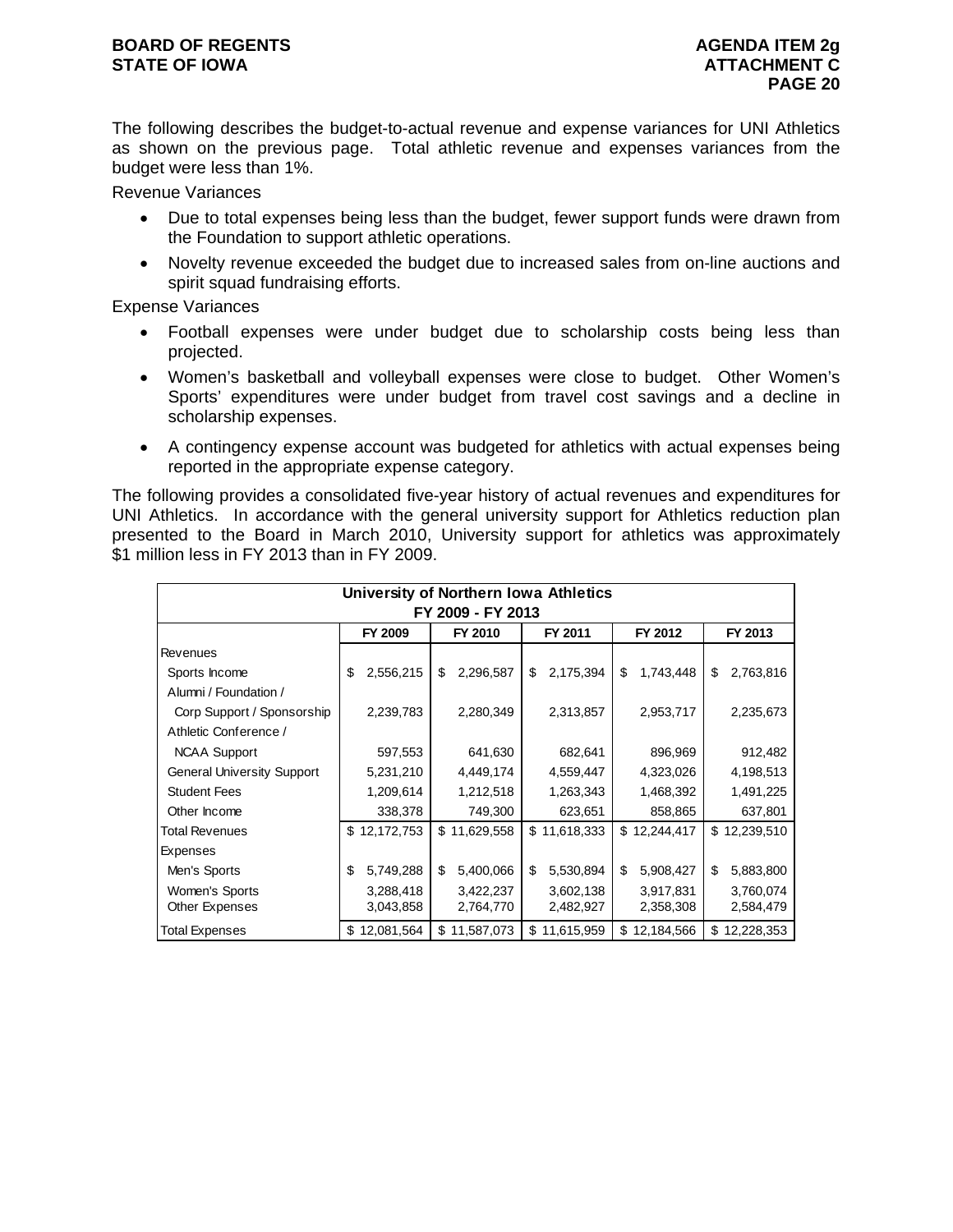| University of Northern Iowa Residence System - FY 2013 |                         |              |               |         |  |  |  |  |  |  |
|--------------------------------------------------------|-------------------------|--------------|---------------|---------|--|--|--|--|--|--|
|                                                        | <b>Budget</b><br>Actual |              | Variance      | Percent |  |  |  |  |  |  |
|                                                        |                         |              | Over/(Under)  |         |  |  |  |  |  |  |
| Revenues                                               | \$36,519,545            | \$36,704,113 | \$184.568     | 100.5%  |  |  |  |  |  |  |
| <b>Expenditures</b>                                    | 27.004.497              | 25,225,589   | (\$1,778,908) | 93.4%   |  |  |  |  |  |  |
| Debt Service                                           | 4,959,380               | 4.920.615    | (38, 765)     | 99.2%   |  |  |  |  |  |  |
| <b>Mandatory Transfers</b>                             | 330,000                 | 330,000      |               | 100.0%  |  |  |  |  |  |  |
| Net Revenues                                           | 4,225,668               | 6.227.909    | \$2,002,241   | 147.4%  |  |  |  |  |  |  |
| Net Revenues as % of Gross<br>Revenue                  | 11.6%                   | 17.0%        |               |         |  |  |  |  |  |  |

The UNI Residence System's total operating revenues slightly exceeded the budget due to higher than expected single student housing contracts and an increase in catering sales.

While revenues for the Residence System exceeded budget, total expenditures for the system were \$1.8 million less than the budget. Expense reductions in FY 2013 were realized primarily from lower salary and fringe costs, reduced food costs, and fewer building repairs.

While net revenues after debt service and mandatory transfers exceeded the budget, they have declined gradually since FY 2010 after several years of increases as shown in the five-year history below. The net revenue decline results primarily from additional debt service related to the Panther Village apartment project and an occupancy decrease from smaller enrollments during the period.

| University of Northern Iowa - Residence System<br>FY 2009 - FY 2013 |              |              |              |              |              |  |  |  |
|---------------------------------------------------------------------|--------------|--------------|--------------|--------------|--------------|--|--|--|
|                                                                     | FY 2009      | FY 2010      | FY 2011      | FY 2012      | FY 2013      |  |  |  |
|                                                                     |              |              |              |              |              |  |  |  |
| Revenues                                                            | \$35,645,340 | \$36,308,224 | \$37,083,719 | \$38,561,780 | \$36,704,113 |  |  |  |
| <b>Expenditures for Operations</b>                                  | 25,211,051   | 24,860,280   | 24,865,282   | 25,825,875   | 25,225,589   |  |  |  |
| Debt Service and Mandatory Transfers                                | 3,615,136    | 3,610,804    | 4,647,379    | 5,169,001    | 5,250,615    |  |  |  |
| Net Revenues after Debt Serv/Mand                                   |              |              |              |              |              |  |  |  |
| <b>Transfers</b>                                                    | \$6,819,153  | \$7,837,140  | \$7,571,058  | \$7,566,904  | \$6,227,909  |  |  |  |
| Net Revenues as % of Gross Revenue                                  | 19.1%        | 21.6%        | 20.4%        | 19.6%        | 17.0%        |  |  |  |

For comparative purposes, the residence system provided Fall 2013 enrollment and occupancy information. While enrollment and occupancy exceed the budget for the current year, Fall 2013 occupancy in the Residence System is down 58 students from Fall 2012. Occupancy increases in the new Panther Village apartments were offset by a decline in the residence halls.

| University of Northern Iowa Residence System |                  |           |        |          |  |  |  |  |
|----------------------------------------------|------------------|-----------|--------|----------|--|--|--|--|
|                                              | <b>Fall 2012</b> | Fall 2013 | Change | % Change |  |  |  |  |
|                                              |                  |           |        |          |  |  |  |  |
| <b>Total University Enrollment</b>           | 12,273           | 12.159    | $-114$ | $-0.9%$  |  |  |  |  |
| Low er Division                              | 4,187            | 3.939     | $-248$ | $-5.9%$  |  |  |  |  |
| Low er Div as % of Total                     | 34.12%           | 32.40%    |        |          |  |  |  |  |
| <b>Total Occupancy</b>                       | 4.413            | 4.355     | -58    | $-1.3%$  |  |  |  |  |
| Occupancy as a                               |                  |           |        |          |  |  |  |  |
| % of Enrollment                              | 36.0%            | 35.8%     |        |          |  |  |  |  |

The principal outstanding of revenue bond obligations for the UNI residence system as of June 30, 2012, was \$64.1 million (excludes July 1 principal payment). The Voluntary Reserve Fund balance totaled \$14.3 million at year end.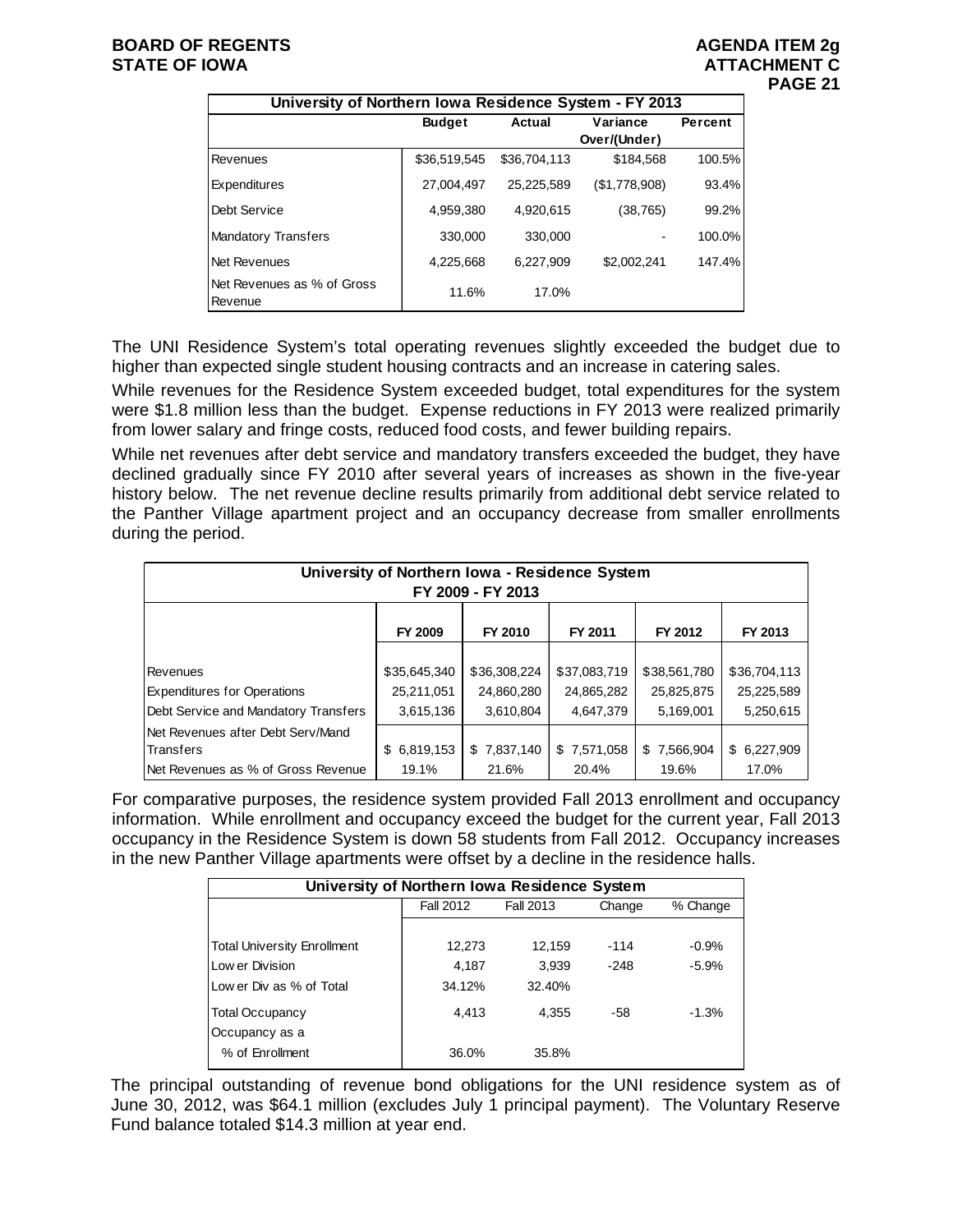#### **Iowa School for the Deaf**

The following compares the FY 2013 general fund approved budget with actual revenue and expenditure transactions. ISD's total general fund activity was consistent with the budget with revenues and expenditures being 0.5% under budget.

| lowa School for the Deaf - General Fund |          |               |    |           |              |           |                |
|-----------------------------------------|----------|---------------|----|-----------|--------------|-----------|----------------|
| FY 2013                                 |          |               |    |           |              |           |                |
|                                         | Approved |               |    |           | Variance     |           | Actual as % of |
|                                         |          | <b>Budget</b> |    | Actual    | Over/(Under) |           | <b>Budget</b>  |
| <b>REVENUES</b>                         |          |               |    |           |              |           |                |
| A PPROPRIATIONS                         |          |               |    |           |              |           |                |
| General                                 | \$       | 8,853,563     | \$ | 8,853,563 | \$           |           | 100.0%         |
| Other                                   |          | 82.049        |    | 82.049    |              |           | 100.0%         |
| <b>RESOURCES</b>                        |          |               |    |           |              |           |                |
| <b>Federal Support</b>                  |          | 54,000        |    | 58,793    |              | 4,793     | 108.9%         |
| Interest                                |          | 5.000         |    | 1,227     |              | (3,773)   | 24.5%          |
| Sales and Services                      |          | 333,274       |    | 287,100   |              | (46, 174) | 86.1%          |
| Other Income                            |          | 11,916        |    | 11,916    |              |           | 100.0%         |
| <b>TOTAL REVENUES</b>                   | \$       | 9,339,802     | \$ | 9,294,648 | \$           | (45, 154) | 99.5%          |
|                                         |          |               |    |           |              |           |                |
| <b>EXPENDITURES</b>                     |          |               |    |           |              |           |                |
| <b>Salaries</b>                         | \$       | 7,632,929     | \$ | 7,588,624 | \$           | (44, 305) | 99.4%          |
| Prof. /Scientific Supplies              |          | 1.098.989     |    | 1.142.967 |              | 43.978    | 104.0%         |
| Library Acquisitions                    |          | 8,226         |    | 108       |              | (8, 118)  | 1.3%           |
| <b>Utilities</b>                        |          | 315,520       |    | 284,191   |              | (31, 329) | 90.1%          |
| <b>Building Repairs</b>                 |          | 181.442       |    | 193.784   |              | 12.342    | 106.8%         |
| Auditor of State                        |          | 35,000        |    | 20,646    |              | (14, 354) | 59.0%          |
| Equipment                               |          | 67,696        |    | 64,328    |              | (3,368)   | 95.0%          |
| TOTAL EXPENDITURES                      | \$       | 9,339,802     | \$ | 9,294,648 | \$           | (45, 154) | 99.5%          |

Sales and service revenue was under budget due to fewer rentals of the LIED Multipurpose Complex, lodging, and a decline in cafeteria sales.

Salary and related benefit costs comprise 81.6% of all expenses and were slightly less than the budget. Utility costs were also under budget due the mild heating season and reduced vehicle fuel costs (ISD installed a new steam generated, high efficiency boiler in 2012). Actual expenses paid for services of the State Auditor were also less than the original cost estimate.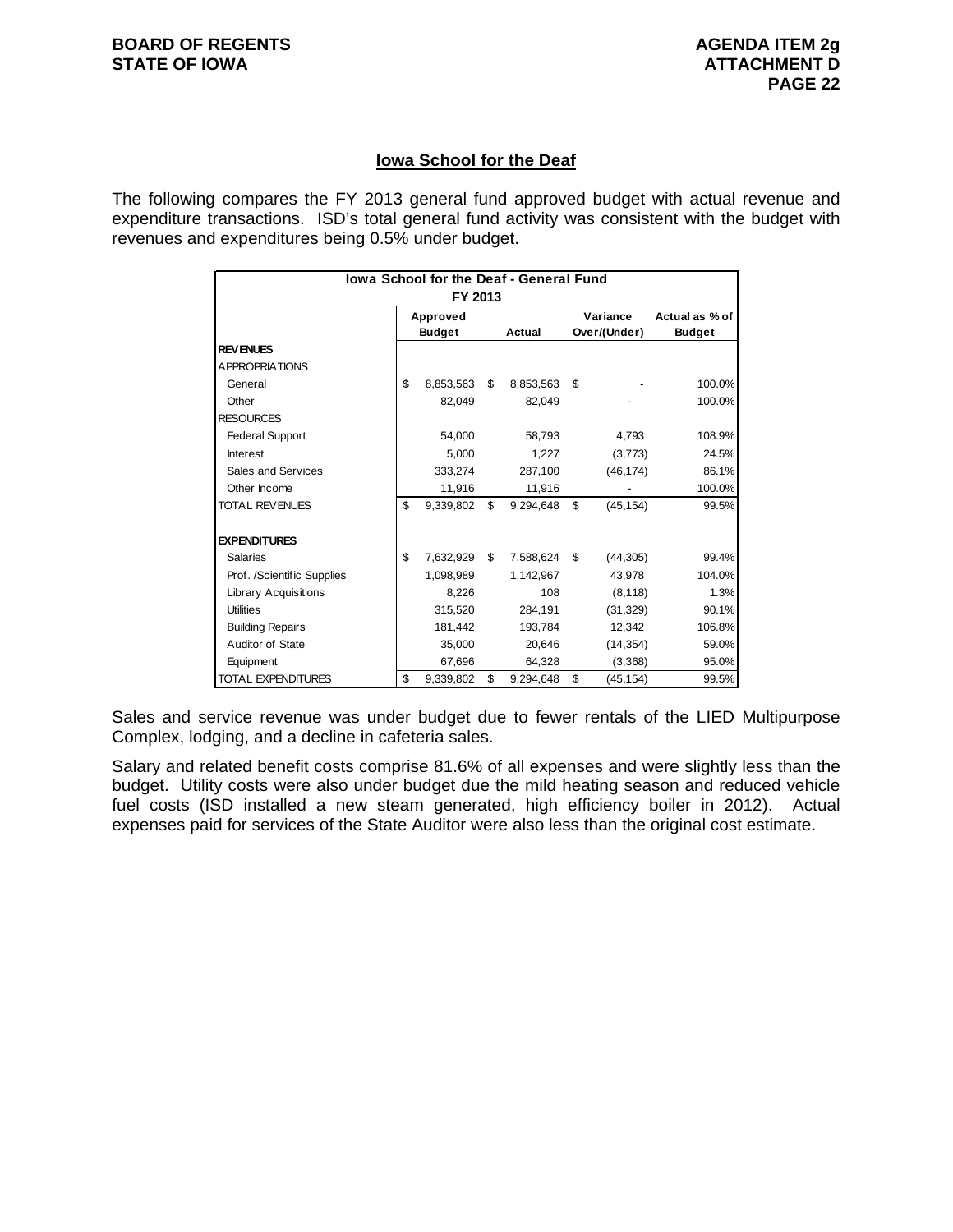### **BOARD OF REGENTS**<br> **BOARD OF REGENTS**<br> **BOARD OF IOWA**<br> **ATTACHMENT D**

The following provides a five-year history of general operating revenues and expenditures. State appropriations are the primary funding source for ISD operations and are 96% of all operating revenues. While FY 2013 marked the first funding increase since FY 2009, current funding levels are significantly less than FY 2009 amounts.

| <b>Iowa School for the Deaf - General Fund</b><br>FY 2009 - FY 2013 |                 |                 |                 |                 |                 |  |  |
|---------------------------------------------------------------------|-----------------|-----------------|-----------------|-----------------|-----------------|--|--|
|                                                                     |                 |                 |                 |                 |                 |  |  |
|                                                                     | FY 2009         | FY 2010         | FY 2011         | FY 2012         | FY 2013         |  |  |
| <b>REVENUES</b>                                                     |                 |                 |                 |                 |                 |  |  |
| A PPROPRIATIONS                                                     |                 |                 |                 |                 |                 |  |  |
| General                                                             | 9,974,495<br>\$ | 9,263,866<br>\$ | 9,075,944<br>\$ | \$<br>8,679,964 | \$<br>8,853,563 |  |  |
| Other                                                               | 180,687         | 75,680          | 77,321          | 77,175          | 82,049          |  |  |
| ARRA-State Stabilization                                            |                 | 583,987         |                 |                 |                 |  |  |
| <b>RESOURCES</b>                                                    |                 |                 |                 |                 |                 |  |  |
| <b>Federal Support</b>                                              | 43,534          | 53,117          | 57,711          | 58,834          | 58,793          |  |  |
| <b>Interest</b>                                                     | 1,406           | 3,724           | 783             | 156             | 1,227           |  |  |
| Sales and Services                                                  | 385,811         | 416,178         | 351,265         | 325,238         | 287,100         |  |  |
| Other Income                                                        | 11,916          | 11,916          | 11,916          | 11,916          | 11,916          |  |  |
| <b>TOTAL REVENUES</b>                                               | \$10,597,849    | \$10.408.468    | \$<br>9,574,940 | \$<br>9,153,283 | \$<br>9,294,648 |  |  |
|                                                                     |                 |                 |                 |                 |                 |  |  |
| <b>EXPENDITURES</b>                                                 |                 |                 |                 |                 |                 |  |  |
| <b>Salaries</b>                                                     | 8,389,417<br>\$ | 7,703,991<br>\$ | 7,729,012<br>\$ | \$<br>7,585,092 | \$<br>7,588,624 |  |  |
| Prof. /Scientific Supplies                                          | 1,088,288       | 1,094,153       | 1,103,118       | 1,025,404       | 1,142,967       |  |  |
| <b>Library Acquisitions</b>                                         | 21              | 8,430           | 9,029           | 5,912           | 108             |  |  |
| <b>Utilities</b>                                                    | 358,157         | 299,351         | 275,586         | 245,027         | 284,191         |  |  |
| <b>Building Repairs</b>                                             | 579,725         | 1,161,360       | 303,526         | 254,074         | 193,784         |  |  |
| Auditor of State                                                    | 34,500          | 29,791          | 28,669          | 28,667          | 20,646          |  |  |
| Equipment                                                           | 147,741         | 111,392         | 126,000         | 9,107           | 64,328          |  |  |
| <b>TOTAL EXPENDITURES</b>                                           | \$10,597,849    | \$10,408,468    | \$<br>9,574,940 | \$<br>9,153,283 | \$<br>9,294,648 |  |  |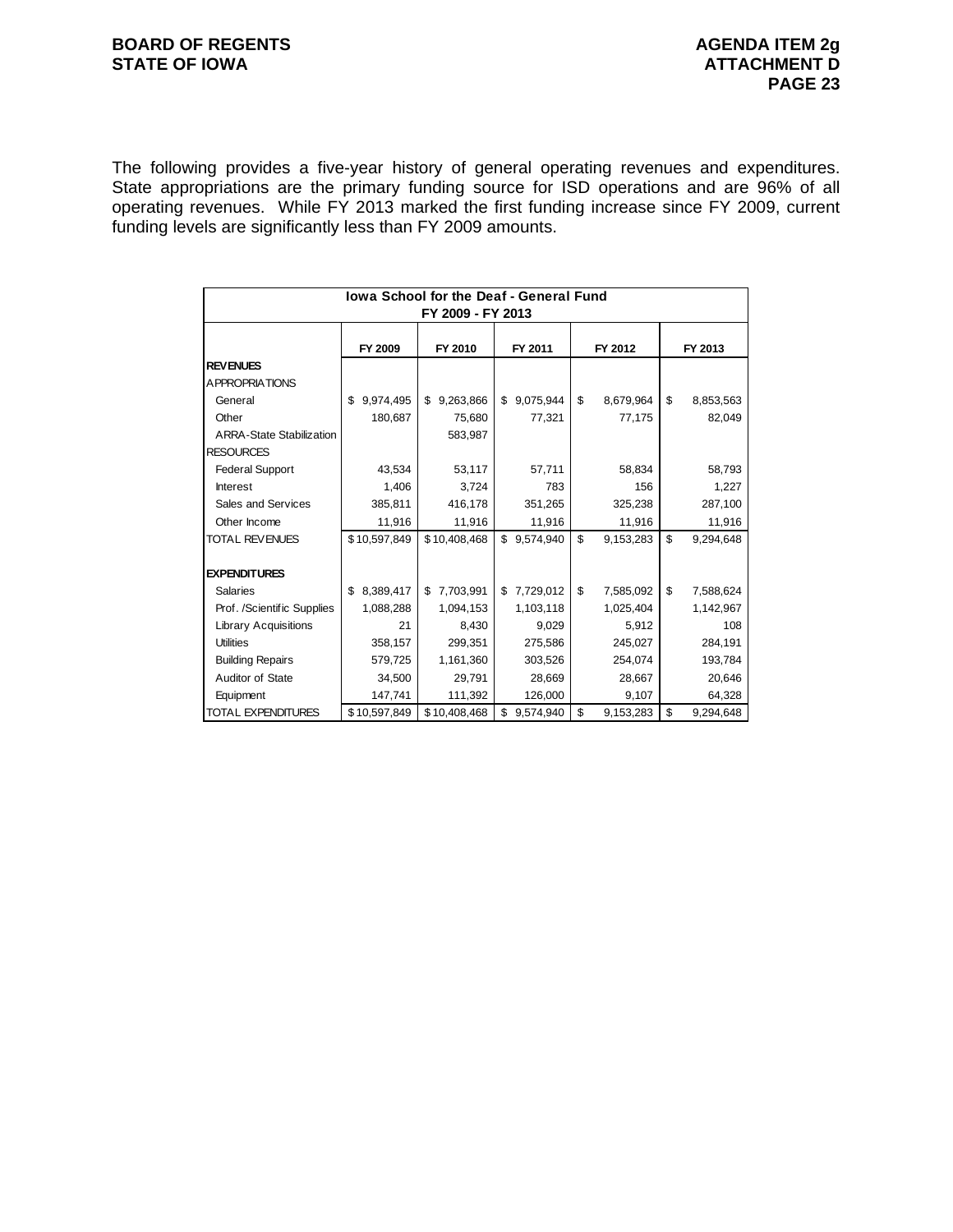#### **Iowa Braille and Sight Saving School**

The following compares the FY 2013 general operating fund approved budget with actual revenue and expenditure transactions. Total revenues and expenditures were 0.9% greater than the budget.

| Iowa Braille and Sight Saving School - General Fund<br>FY 2013 |    |               |     |               |    |              |             |
|----------------------------------------------------------------|----|---------------|-----|---------------|----|--------------|-------------|
|                                                                |    |               |     |               |    |              |             |
|                                                                |    | Approved      |     |               |    | Variance     | Actual as % |
|                                                                |    | <b>Budget</b> |     | <b>Actual</b> |    | Over/(Under) | of Budget   |
| <b>REVENUES</b>                                                |    |               |     |               |    |              |             |
| <b>APPROPRIATIONS</b>                                          |    |               |     |               |    |              |             |
| General                                                        | \$ | 3,691,310     | \$  | 3,691,310     | \$ |              | 100.0%      |
| <b>RESOURCES</b>                                               |    |               |     |               |    |              |             |
| <b>Federal Support</b>                                         |    | 332,000       |     | 296,984       |    | (35,016)     | 89.5%       |
| <b>Reimbursed Indirect Costs</b>                               |    | 41,269        |     | 41,268        |    | (1)          | 100.0%      |
| Sales and Services                                             |    | 3,928,100     |     | 4,038,860     |    | 110,760      | 102.8%      |
| <b>TOTAL REVENUES</b>                                          | \$ | 7,992,679     | \$  | 8,068,422     |    | 75,743       | 100.9%      |
|                                                                |    |               |     |               |    |              |             |
| <b>EXPENDITURES</b>                                            |    |               |     |               |    |              |             |
| <b>Salaries</b>                                                | \$ | 6,629,380     | \$. | 6,465,511     | \$ | (163, 869)   | 97.5%       |
| Prof. /Scientific Supplies                                     |    | 906.375       |     | 1,029,389     |    | 123.014      | 113.6%      |
| <b>Library Acquisitions</b>                                    |    | 2,000         |     | 2,353         |    | 353          | 117.7%      |
| <b>Utilities</b>                                               |    | 315,000       |     | 246,990       |    | (68,010)     | 78.4%       |
| <b>Building Repairs</b>                                        |    | 58,824        |     | 147,811       |    | 88,987       | 251.3%      |
| Auditor of State                                               |    | 31,100        |     | 28,632        |    | (2,468)      | 92.1%       |
| Equipment                                                      |    | 50,000        |     | 147,736       |    | 97,736       | 295.5%      |
| <b>TOTAL EXPENDITURES</b>                                      | \$ | 7,992,679     | \$  | 8,068,422     |    | 75,743       | 100.9%      |

While total general fund revenues and expenditures were consistent with the budget, line item variance explanations are provided below.

Revenue Variances

- Federal support was less than budget due to a reduced allocation of the State Vision Grant that has not kept pace with higher Orientation and Mobility personnel costs.
- Reimbursements from ISD for a portion of the Superintendent's salary are the primary reason sales and service revenue exceeded budget.

Expense Variances

- Salary costs were less than the budget due to two open positions.
- Professional and scientific supplies/services were over budget due to additional contracted IT services related enhancements of the Student Database and greater supply needs from the expansion of FEMA Corps members residing in leased space on the IBSSS campus.
- Utility costs were under budget primarily due to the mild winter and lower vehicle fuel costs.
- Building repairs exceeded the budget from the replacement of trees lost during the 2011 storm and additional building renovation projects.